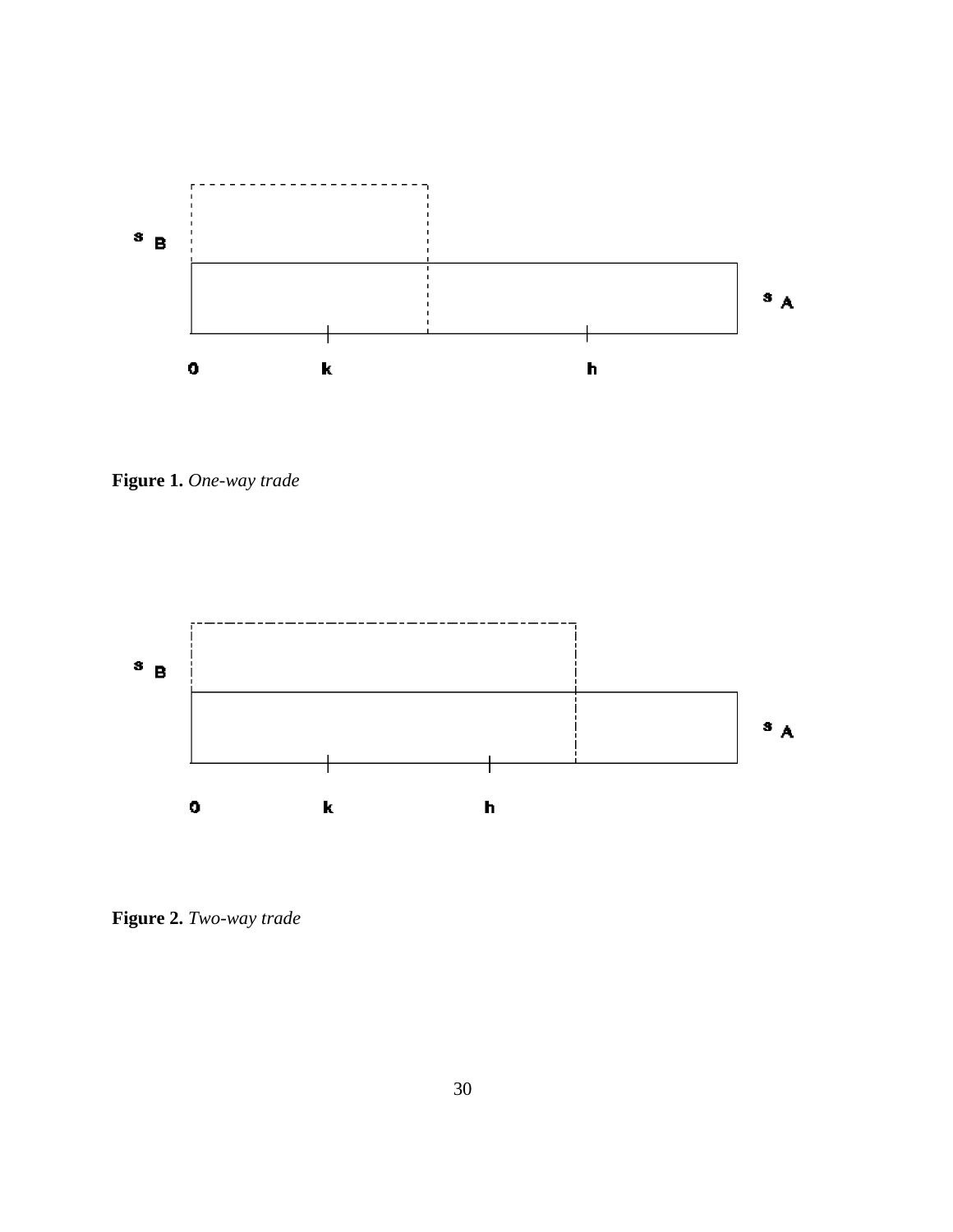While the upper bound of the interval in  $(a10)$ , i.e.,  $r_2$ , is always greater than two for all positive values of *n*, the lower bound,  $r_1$ , lies in the interval  $[(3 - \sqrt{13})/2, (9 - \sqrt{73})/2]$ , for  $n \in [1/2, 2]$ . As a consequence, provided  $n>r$  and  $r \in ]0,1]$  if  $n>1$ , as far as the analysis carried out in the paper is concerned, the above condition must be considered as satisfied for  $r \in ]r_1, 1]$ .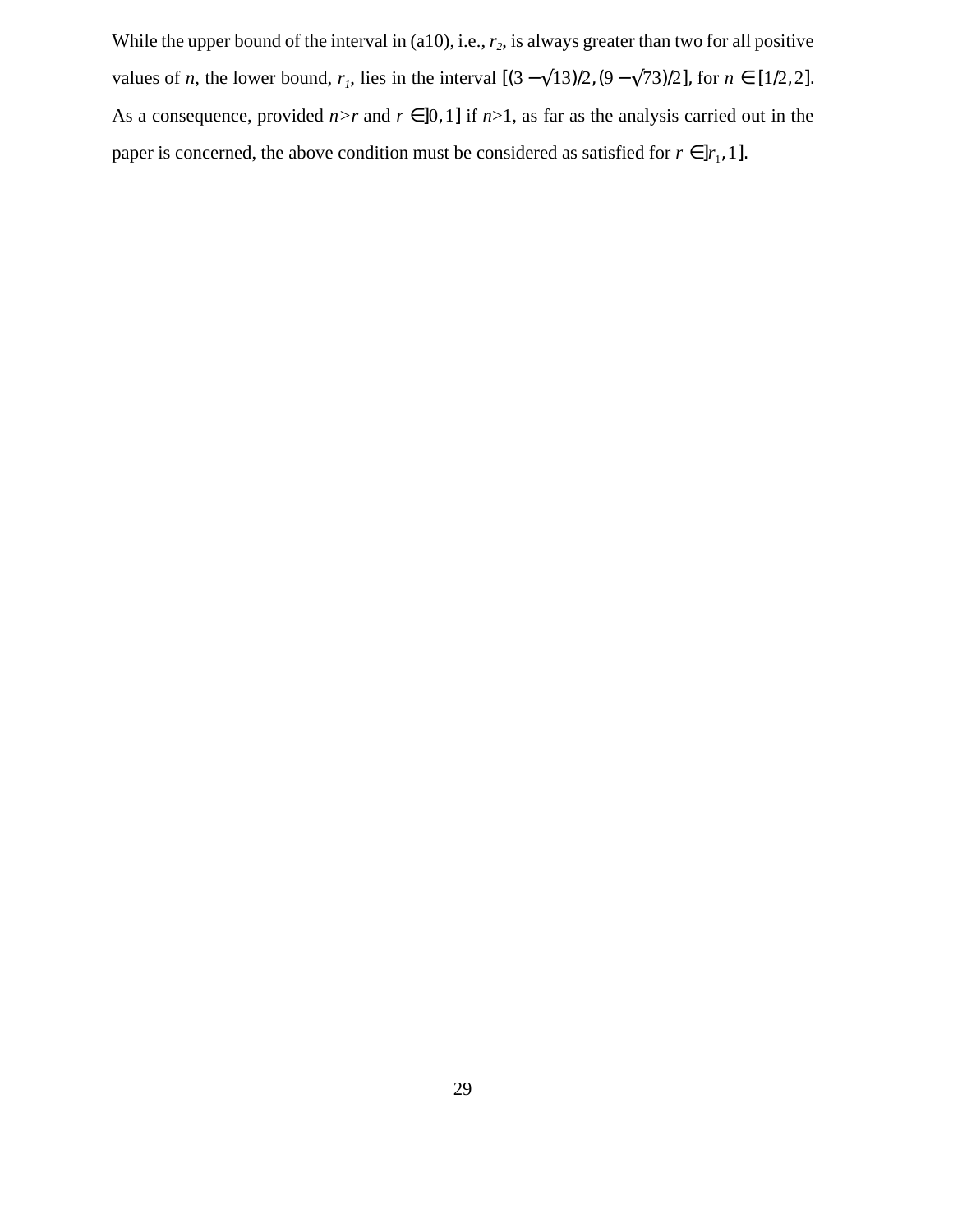# **Appendix C. Marginal willingness to pay of the indifferent consumers under one and two-way trade**

Provided firms do not modify their respective qualities after the opening of trade, the locations of the consumers who are indifferent (i) between the two varieties, and (ii) between buying the low-quality good or not buying at all, are not invariant with respect to the kind of trade observed, since prices are different under one and two-way trade. The two values of the marginal willingness to pay identifying these consumers are *h* and *k*. Under one-way trade, they correspond to:

$$
h^{1w} = \frac{\overline{\theta}_A (2n - 2r + 2n^2r - r^2 - nr^2)}{4n - 4r + 4n^2r - nr^2}; \quad k^{1w} = \frac{\overline{\theta}_A r(n + 2)(n - r)}{4n - 4r + 4n^2r - nr^2}.
$$
 (a8)

Under two way trade, they are

$$
h^{2w} = \frac{\overline{\theta}_A r(n+1)(2n-r)}{(4n-r)(nr+1)}; \quad k^{2w} = \frac{\overline{\theta}_A r(n+1)(n-r)}{(4n-r)(nr+1)}.
$$
 (a9)

It immediately appears that  $h^{2w} > k^{2w}$  for all admissible value of parameters. Furthermore, it is quickly verified that

$$
\overline{\theta}_B > h^{2w} \quad \text{iff} \quad r \in ]r_1, r_2[, \tag{a10}
$$

where

$$
r_1 = \frac{4n + 1 - \sqrt{16n^2 + 9}}{2}, \quad r_2 = \frac{4n + 1 + \sqrt{16n^2 + 9}}{2}.
$$
 (a)1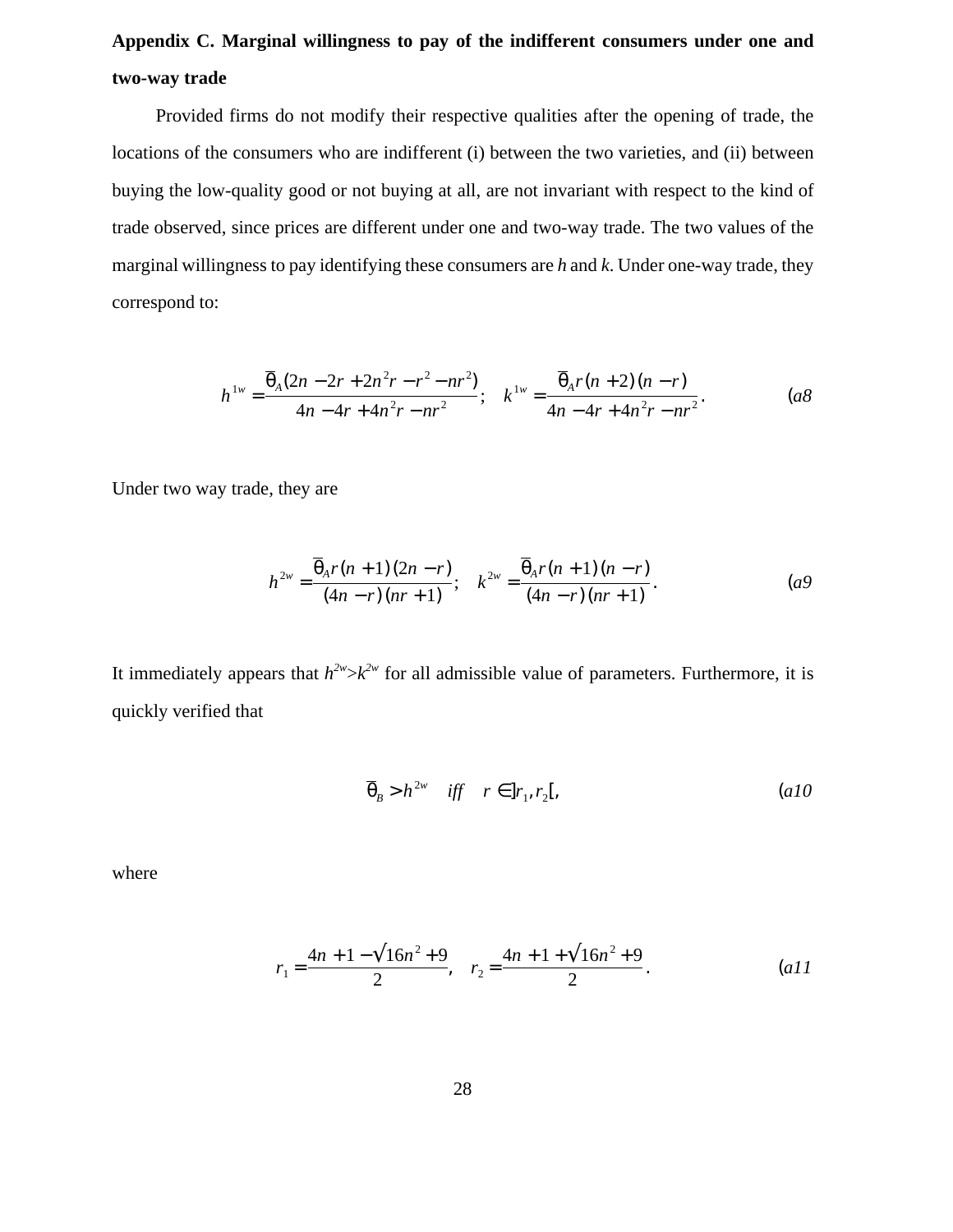Mussa and Rosen (1978) and Itoh (1983).

# **Appendix B. Social welfare under free trade**

The levels of social welfare in the two countries under one and two-way trade are the following:

i) One-way trade

$$
SW_A^{1w} = \overline{\theta}_A^4 nr^2 (32n^3 - 48n^2r + 64n^4r - 16n^2r^2 - 56n^3r^2 + 32n^5r^2 + 16r^3 + 32nr^3 + 8n^2r^3
$$
  

$$
-4n^4r^3 - 16r^4 - 20nr^4 - n^3r^4 + 4r^5)/(64t(4n - 4r + 4n^2r - nr^2)^2); \qquad (a4)
$$

$$
SW_B^{1w} = \overline{\theta}_A^4 r^4 (32n^2 + 16n^3 + 12n^4 - 64nr - 32n^2r + 40n^3r + 8n^5r + 32r^2 + 16nr^2 - 60n^2r^2 + 8n^3r^2
$$
  
+40n<sup>4</sup>r<sup>2</sup> + 8nr<sup>3</sup> + 40n<sup>4</sup>r<sup>2</sup> + 8nr<sup>3</sup> - 8n<sup>2</sup>r<sup>3</sup> - 24n<sup>3</sup>r<sup>3</sup> + 3n<sup>2</sup>r<sup>4</sup>)/(64t(4n - 4r + 4n<sup>2</sup>r - nr<sup>2</sup>)<sup>2</sup>); (a5

ii) Two-way trade

$$
SW_A^{2w} = \overline{\theta}_A^4 n^2 r^2 (48n^2 + 8nr + 64n^3r - 29r^2 + 16nr^2 + 48n^2r^2 + 32n^3r^2 + 32n^4r^2 - 16r^3
$$
  
-70nr<sup>3</sup> - 40n<sup>2</sup>r<sup>3</sup> - 4n<sup>3</sup>r<sup>3</sup> + 12r<sup>4</sup> + 8nr<sup>4</sup> - n<sup>2</sup>r<sup>4</sup>)/(64t(4n - r)<sup>2</sup>(nr + 1)<sup>2</sup>); (a6)

$$
SW_B^{2w} = \overline{\theta}_A^4 r^3 (16n^3 - 32n^4 + 16n^5 + 12n^2r + 40n^3r + 44n^4r - 64n^5r - 8n^2r^2 - 4n^3r^2 + 96n^4r^2
$$
  
+75n<sup>5</sup>r<sup>2</sup> - r<sup>3</sup> - 32n<sup>3</sup>r<sup>3</sup> - 56n<sup>4</sup>r<sup>3</sup> - 2nr<sup>4</sup> + 12n<sup>3</sup>r<sup>4</sup> - n<sup>2</sup>r<sup>5</sup>)/(64t(4n - r)<sup>2</sup>(nr + 1)<sup>2</sup>). (a7)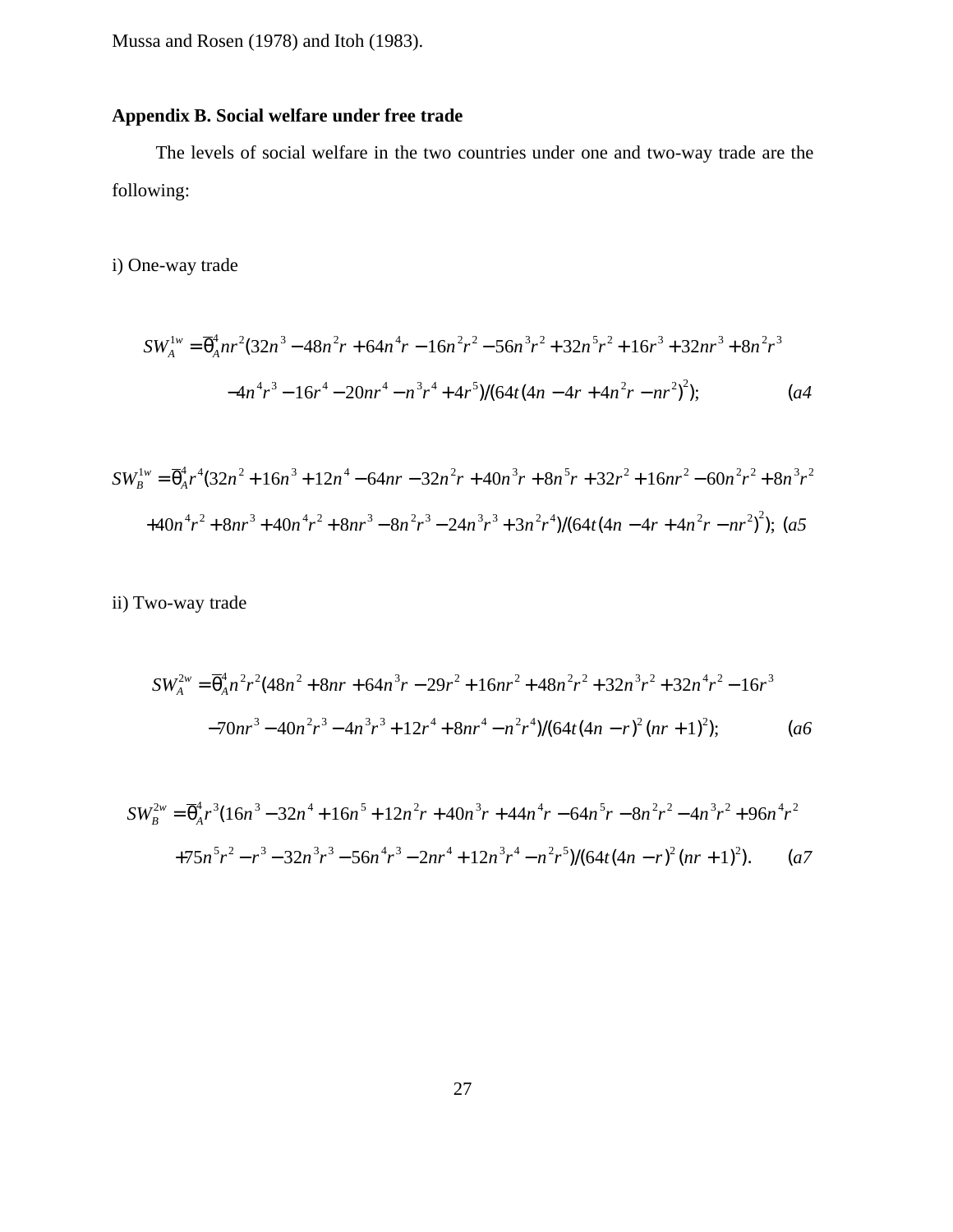## **Appendix**

#### **Appendix A. The behaviour of the social planner**

A social planner sets both price (or quantity) and quality in order to maximize social welfare, defined as the sum of producer and consumer surpluses:

$$
SW = \pi + CS = px - tq^{2} + s \int_{g}^{\overline{\theta}} (\theta q - p) d\theta,
$$
 (a1)

where  $g=p/q$ . Differentiating (a1) w.r.t. *p* and *q*, one gets:

$$
p^{sp} = 0, \quad q^{sp} = \frac{\overline{\theta}^2 s}{4t}.
$$
 (a2)

Substituting and simplifying,

$$
SW^{sp} = \frac{\overline{\theta}^4 s^2}{16t}, \quad \pi^{sp} = -\frac{\overline{\theta}^4 s^2}{16t}, \quad CS^{sp} = \frac{\overline{\theta}^4 s^2}{8t}, \tag{a3}
$$

while the equilibrium quantity amounts to  $x^{sp} = \overline{\theta} s$ . These results imply that the social planner supplies a quality that is twice as high as that of the profit-seeking monopolist, and sets price equal to marginal cost, serving the whole population of consumers, instead of the richer half, as the profit-maximizing monopolist would do. The divergence between a profit-maximizing and a welfare-maximizing monopolist can also emerge when production involves variable instead of fixed costs. The monopolist's inefficiency under this respect has received wide attention in the existing literature. The main references are Spence (1975) and Sheshinski (1976),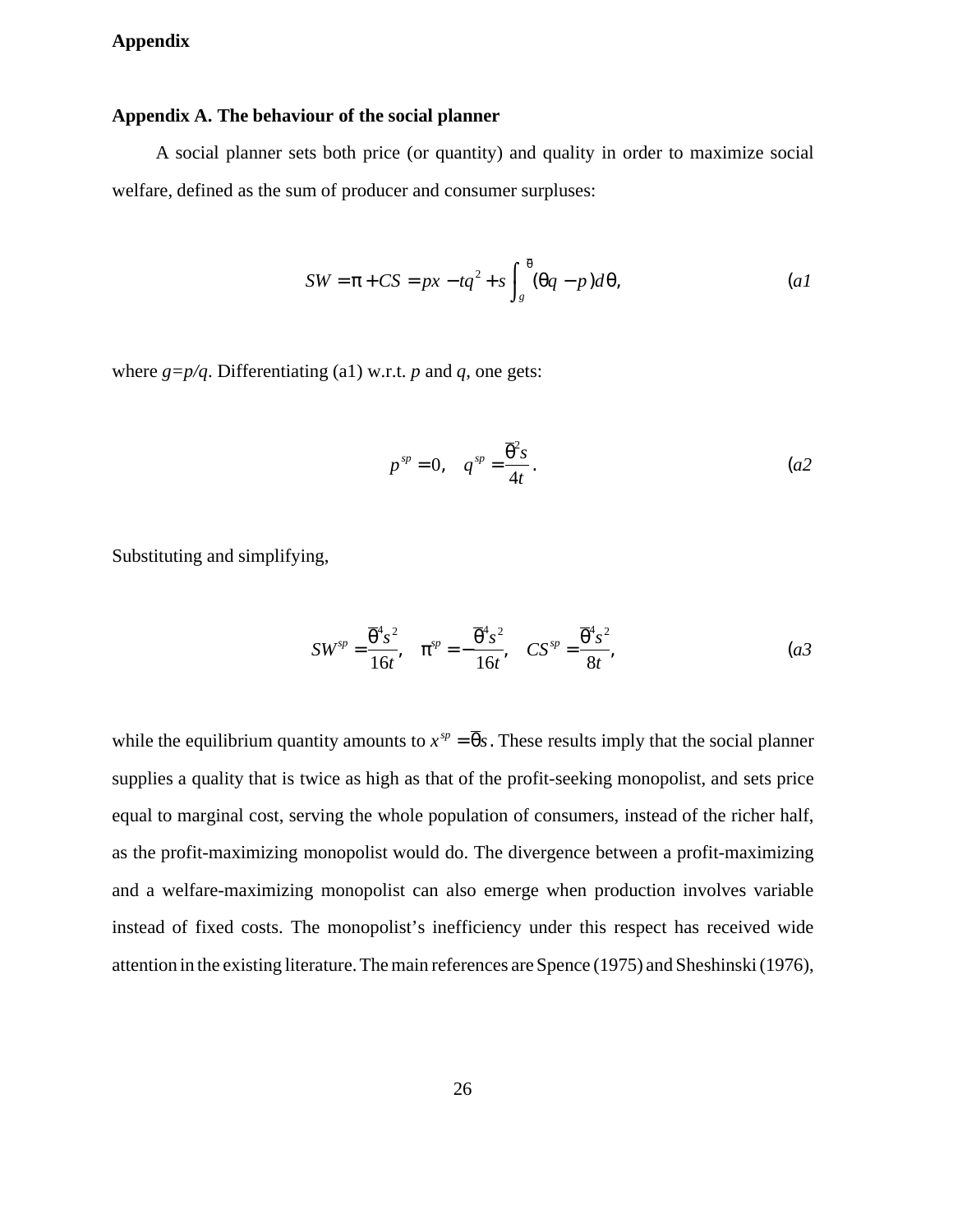Lancaster, K., 1980, Intra-Industry Trade Under Perfect Monopolistic Competition, *Journal of International Economics* 10, 151-175.

Linder, S., 1961, *An Essay on Trade and Transformation* (Wiley, New York).

- Markusen, J., 1981, Trade and the Gains from Trade with Imperfect Competition, *Journal of International Economics* 11, 531-551.
- Motta, M., 1992, Sunk Costs and Trade Liberalization, *Economic Journal* 102, 578-587.
- Motta, M., J.-F. Thisse and A. Cabrales, 1995, On the Persistence of Leadership or Leapfrogging in International Trade, mimeo, Universitat Pompeu Fabra, Barcelona.
- Mussa, M. and S. Rosen, 1978, Monopoly and Product Quality, *Journal of Economic Theory* 18, 301-317.
- Shaked, A. and J. Sutton, 1984, Natural Oligopolies and International Trade, in H. Kierzkowski (ed.), *Monopolistic Competition and International Trade* (Clarendon Press, Oxford).
- Sheshinski, E., 1976, Price, Quality and Quantity Regulation in Monopoly, *Econometrica* 43, 127-137.
- Spence, M., 1975, Monopoly, Quality and Regulation, *Bell Journal of Economics* 6, 417-429.
- Tharakan, M., 1984, Intra-Industry Trade between Industrial Countries and the Developing World, *European Economic Review* 26, 213-227.
- Tharakan, M., B. Kerstens and H. Glejster, 1994, The Puzzle of Horizontal Intra-Industry Trade between North and South, SPES working paper, University of Antwerp.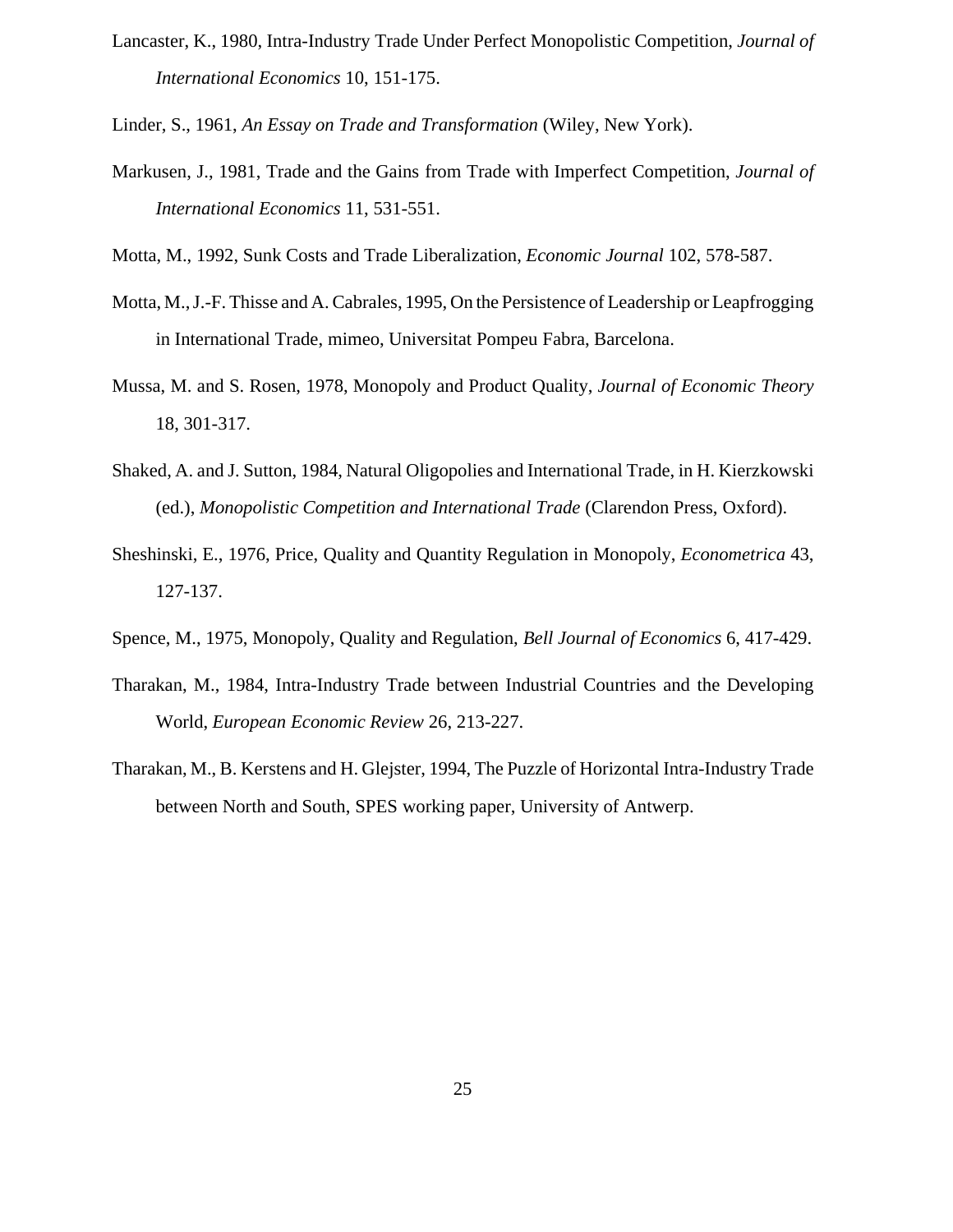#### **References**

- Chang, W.W. and F. Chen, 1994, Vertically Related Markets: Export Rivarly between DC and LDC Firms, *Review of International Economics* 2, 131-142.
- Chang, W.W. and J.-C. Kim, 1989, Competition in Quality-Differentiated Products and Optimal Trade Policy, *Keio Economic Studies* 26, 1-17.
- Flam, H. and E. Helpman, 1987, Vertical Product Differentiation and North-South Trade, *American Economic Review* 77, 810-822.
- Helpman, E., 1981, International Trade in the Presence of Product Differentiation, Economies of Scale and Monopolistic Competition. A Chamberlin-Heckscher-Ohlin Approach, *Journal of International Economics* 11, 304-340.
- Hunter, L. and J. Markusen, 1987, Per-Capita Income as a Determinant of Trade, in R. Feenstra (ed.), *Empirical Methods for International Trade* (MIT Press, Cambridge, MA).
- Itoh, M., 1983, Monopoly, Product Differentiation and Economic Welfare, *Journal of Economic Theory* 31, 88-104.
- Krishna, K., 1987, Tariffs vs Quotas with Endogenous Quality, *Journal of International Economics* 23, 97-122.
- Krishna, K., 1990, Protection and the Product Line: Monopoly and Product Quality, *International Economic Review* 9, 469-479.
- Krugman, P., 1979, Increasing Returns, Monopolistic Competition and International Trade, *Journal of International Economics* 9, 469-479.
- Lambertini, L. and G. Rossini, 1994, Trade and Welfare under Vertical Differentiation, SPES working paper, University of Bologna and University of Nottingham.

Lancaster, K., 1979, *Variety, Equity and Efficiency* (Columbia University Press, New York).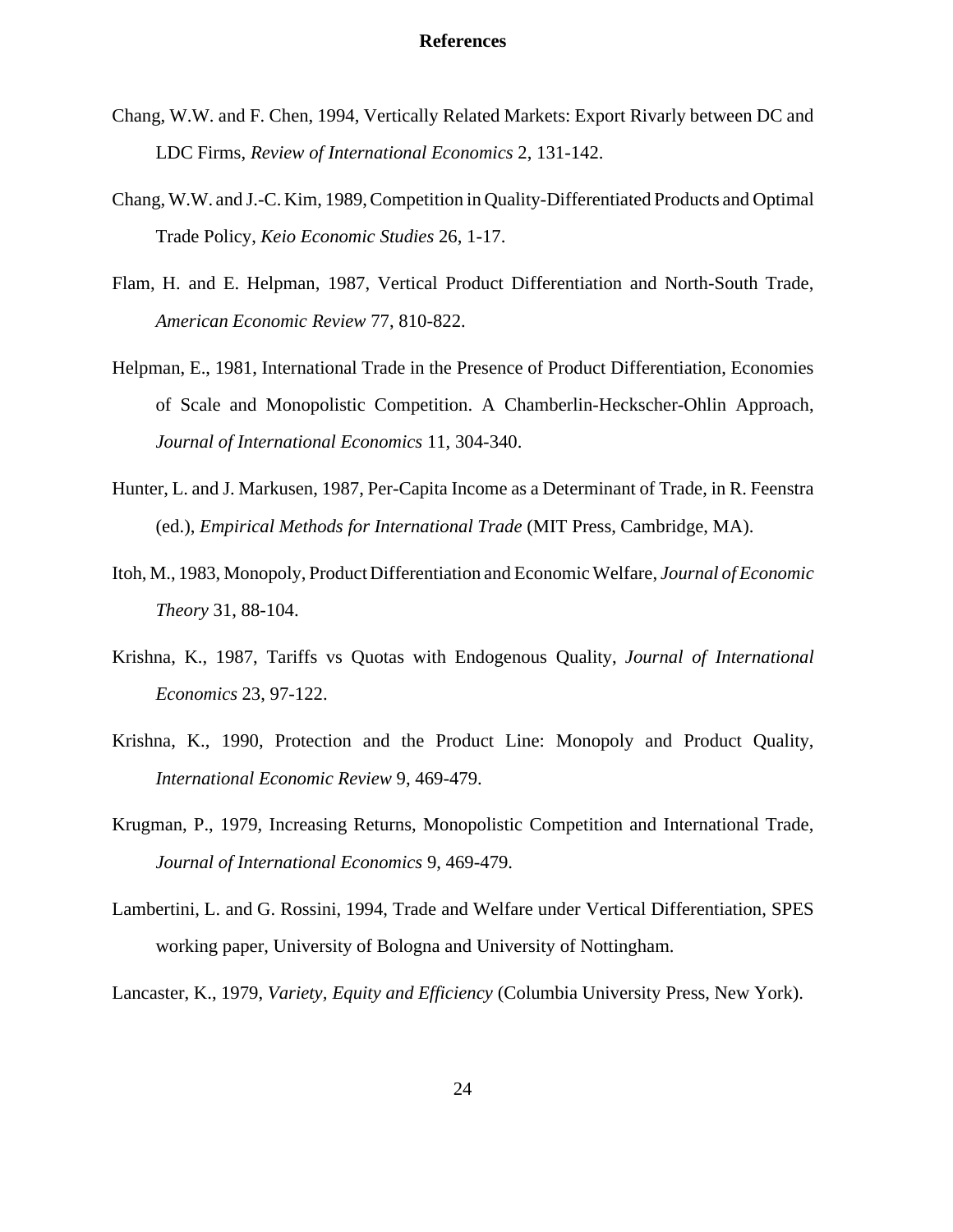firm in the richer market while keeping her monopolistic position at home.

The present analysis can be extended and amended under several aspects. First, it has been carried out under the hypothesis that firms set the quality of their respective products under autarky, so that after trade liberalization they can only adjust prices. In a richer model, this could be considered as the *short run* or *impact effect* of trade liberalization, letting firms reoptimize with respect to quality thereafter.<sup>8</sup> Alternatively, if one prefers to maintain the assumption that quality must be set once and for all due to the existence of sunk costs, then it can be figured that firms choose quality under autarky, anticipating that at some date trade shall open, so that they set quality in order to maximize a discounted flow of profits over a time interval that stretches beyond the time at which liberalization occurs. This would properly embed the analysis in a dynamic perspective. Finally, the general setting presented here opens the way to the analysis of strategic trade policy by the governments of the countries involved. Some instances of the effects exerted by tariffs and quotas are already described by Krishna (1987, 1990) and Lambertini and Rossini (1994), where it is shown that the introduction of a tariff on imports by the rich country may benefit both firms and increase both countries' welfare. The issue of export rivalry on the world market between firms operating in countries characterized by different levels of economic development is tackled by Chang and Kim (1989) and Chang and Chen (1994). In these two papers, the firm operating in the developed country is appointed the Stackelberg leadership, and the follower relies on an imported key input which is needed for the production of a low-quality good that is exported to the world market. The authors establish thatthe government of the developing country should either introducea tariff on the input imports or tax its final good exports.

**<sup>8.</sup>** This is done by Motta, Thisse and Cabrales (1995) by introducing a convex adjustment cost which is completely absent under autarky. However, this is not fully satisfactory, since it seems to imply that firms face two different technologies under the two market regimes.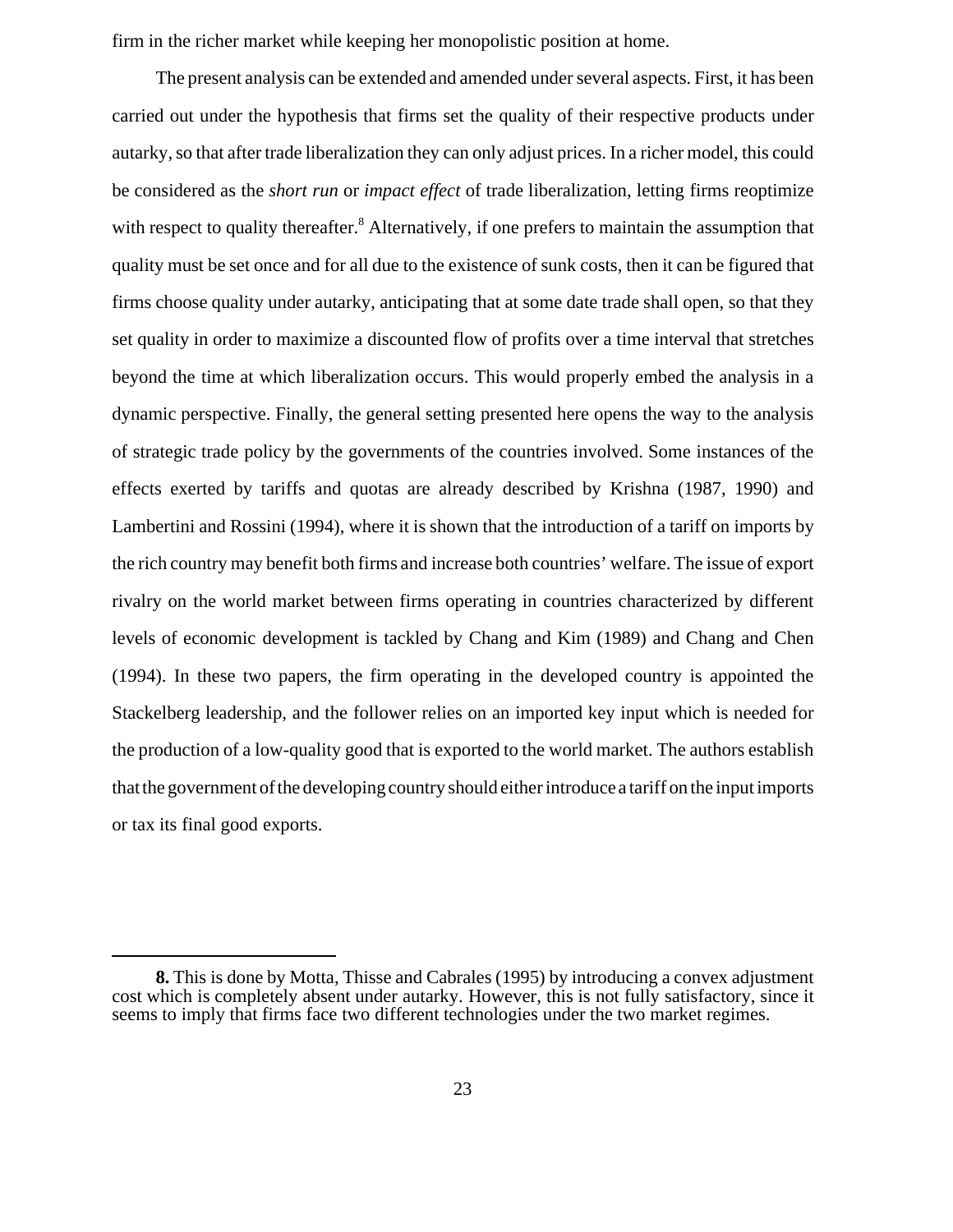high-quality firm in country *B*, the low-quality firm's home market, adds to the loss due to the competitive regime associated with trade, so that firm *B* always prefers one-way trade.

The opposite preferences obviously characterize consumers living in both countries, since  $\Delta CS_i^{21w} = CS_i^{2w} - CS_i^{1w}$  is always positive. As for social welfare, while  $\Delta SW_A^{21w} = SW_A^{2w} - SW_A^{1w}$ is always positive,  $\Delta SW^{21w}_B = SW^{2w}_B - SW^{1w}_B$  is positive for all values of *r* if the two countries have the sime size  $(n=1)$ , while, if  $n=2$ , two-way trade is socially preferable to one-way trade only if country *B* is sufficiently rich, and precisely for *r*>0.49218. Otherwise, the loss suffered by the low-quality firm outweighs the gain in terms of consumer surplus. Accordingly, I can finally state

**CLAIM 10.** Two-way trade is preferable to one-way trade from the consumers' viewpoint. The same applies to social welfare in the rich country, while it holds for the poor country if the latter is not excessively poor or small as compared to the rich country.

#### **9. Conclusions and suggestions for future research**

I have investigated the issue of free trade in vertically differentiated goods between two countries characterized by different dimensions and income distributions, in a framework suitable to describe North-South trade.

Several results have been derived. First, according to the relative size as well as wealth of their respective domestic markets, firms may have conflicting interests as for (i) the opening of trade, be that one or two-way, as against the autarkic *status quo ante*; and (ii) one vs two-way trade. The conclusions that the model suggests in terms of consumer surplus and social welfare are rather clearcut. Under both perspectives, trade is generally preferred to autarky and two-way trade is preferred to one-way trade, since the former implies that duopolistic competition extends to both countries, while in the latter the low-quality firms competes against the high-quality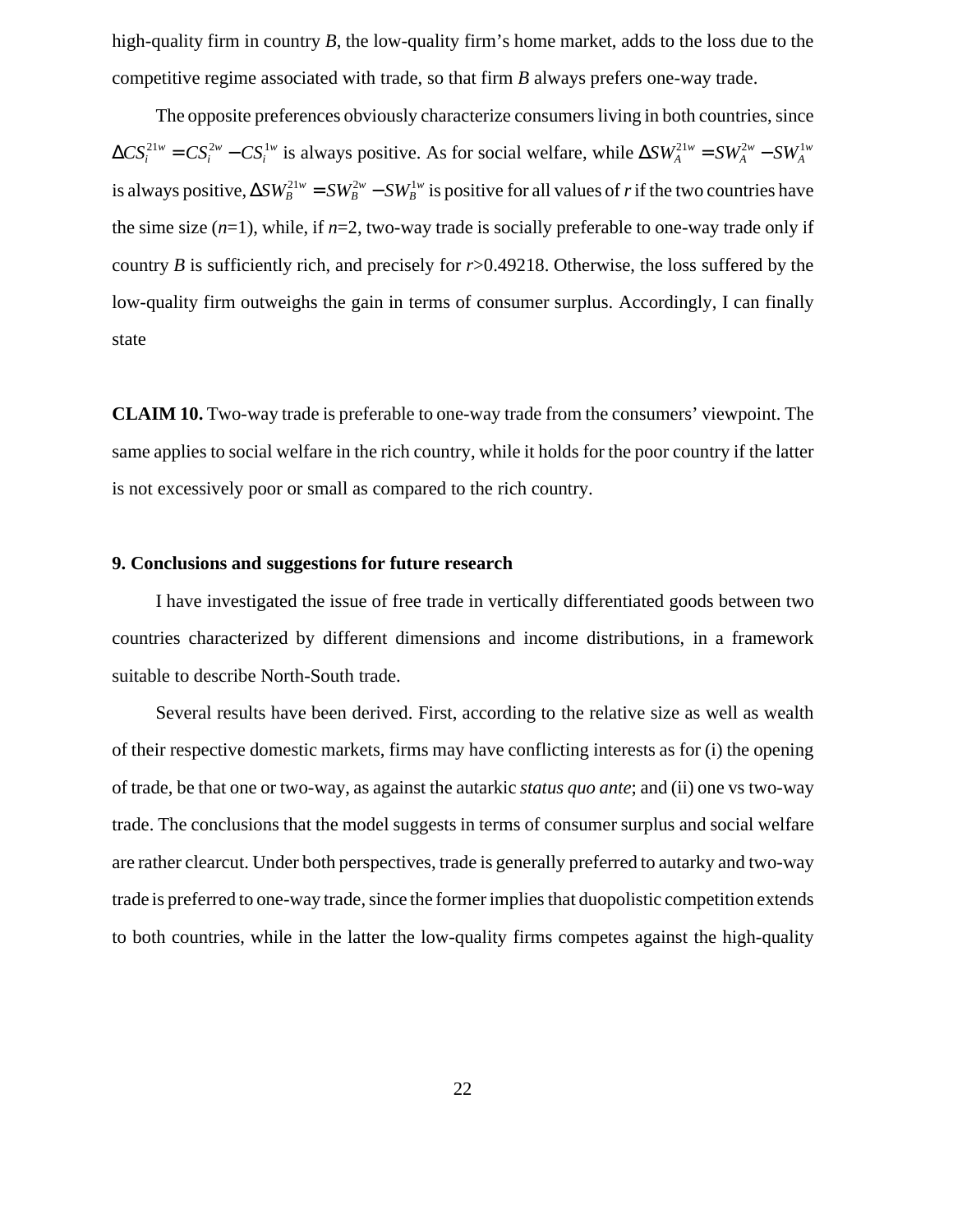meaningful only when the two country are of about the same size (*n*=1) or the rich country is larger than the poor country (*n*=2).

As for prices' and quantities' behaviour in the two settings, I can state the following:

**CLAIM 8.** Both prices are lower under two-way trade than under one-way trade. The quantity sold by the high-quality firm is higher under two-way trade, while that sold by the rival is higher under one-way trade.

Again, define

$$
\Delta p_i^{21w} = p_i^{2w} - p_i^{1w}; \quad \Delta x_i^{21w} = x_i^{2w} - x_i^{1w}; \quad i = A, B. \tag{44}
$$

One quickly checks that  $\Delta p_i^{21w} \le 0$  for both firms, while  $\Delta x_A^{21w} > 0$  and  $\Delta x_B^{21w} < 0$  over the entire range of parameter *r*.

Furthermore, as far as the low-quality firm's performance is concerned, the following holds:

**CLAIM 9.** The low-quality firm is always better off under one-way trade than under two-way trade.

This obtains by checking that

$$
\Delta \pi_B^{21w} = \pi_B^{2w} - \pi_B^{1w} < 0 \tag{45}
$$

for all admissible values of *r*. Under two-way trade, the loss due to the competition by the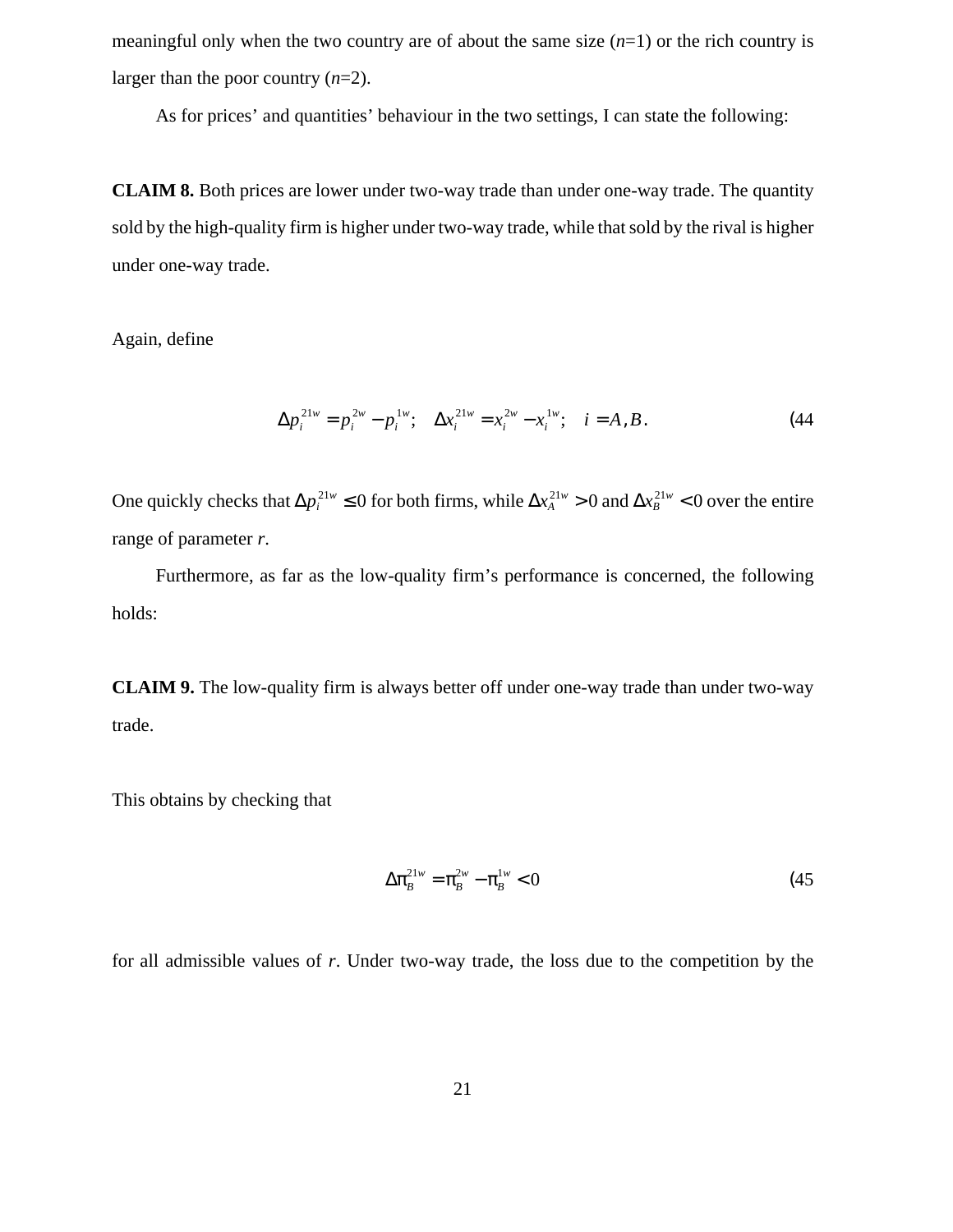Condition (43') implies that the high-quality firm may profit from two-way trade roughly over the upper half of the admissible range for  $r$ , while condition  $(43")$  says that the same happens to the low-quality firm if her own domestic consumers are sufficiently poor as compared to foreign consumers. The effect involving firm *A* can be given the following explanation: if the poor country is smaller but not significantly poorer than the rich country, when trade opens firm *A*, who sells a high-quality good, profits from a non-trivial increase in the demand for her product by high-income consumers living abroad, while exactly the opposite happens to firm *B*. As for the situation described by (43"), it may be thought to work like this: if the poor country is both appreciably smaller and significantly poorer than the rich country, when trade opens the low-quality firm's profit increases because she is now able to serve a large number of relatively richer consumers who cannot though afford to buy the high-quality good being sold by firm *A*. On the contrary, the latter looses from trade because the increase in the overall market size and demand is not sufficient to make up for the decrease in profits due to competition.

#### **8. Two vs one-way trade**

The comparison between two-way trade and one-way trade remains to be carried out. Obviously, it shall be limited to the restricted range of parameters where both kinds of trade are possible.

It has already been established in section 5 that the arising of one type of trade or the other dependsuponthe relative performance of the high-quality firmin these twosettings. In particular, we know that if the rich country is considerably smaller than the poor country  $(n=1/2)$ , two-way trade shall not occur. This implies that the comparison between one and two-way trade is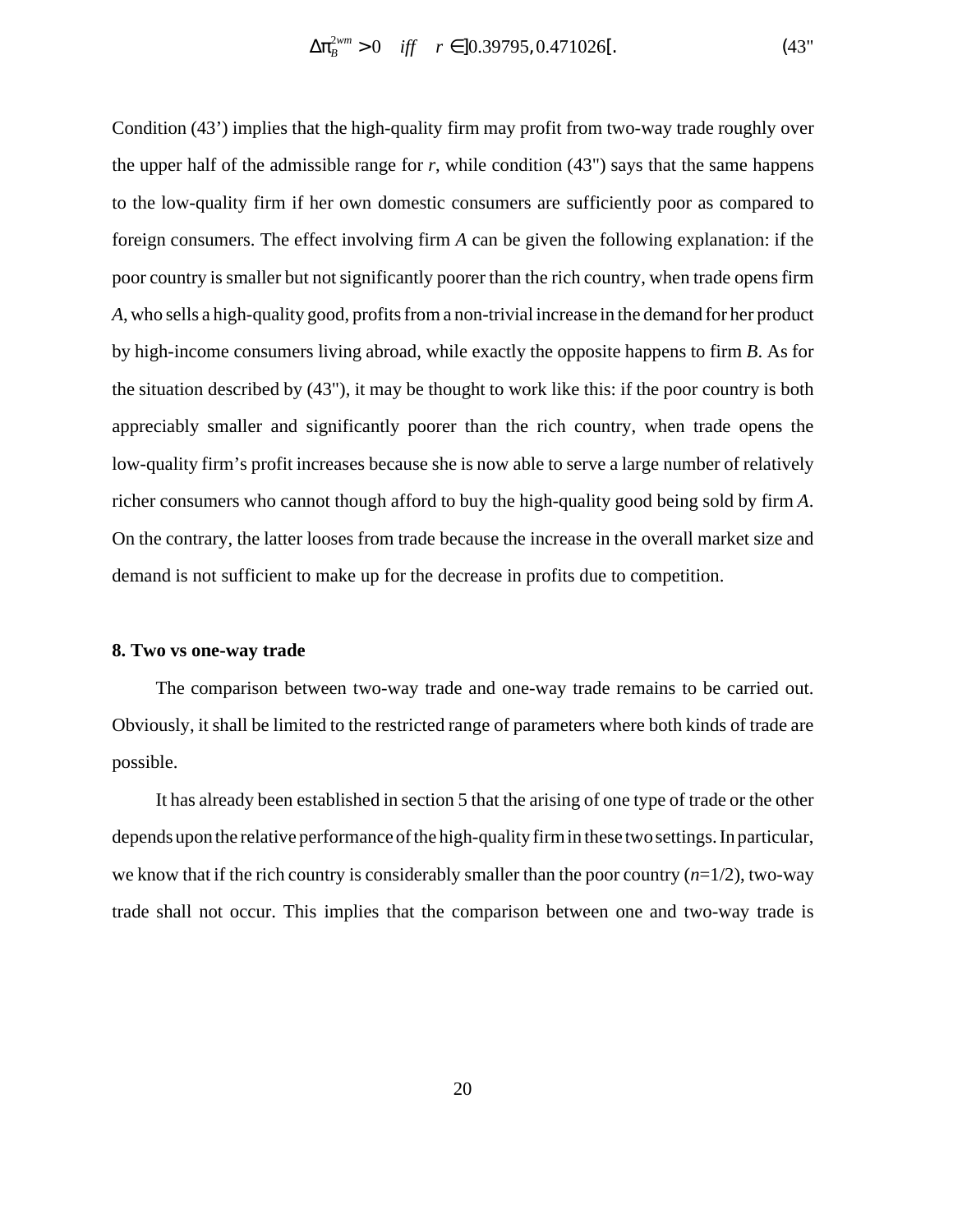and consumer surplus, and thus also on social welfare, should be clearcut. Actually, this is not exactly the case, at least as far as firms' profits are concerned. These results are summarized in the following:

**CLAIM 6.** Two-way trade unambiguously decreases both firms' profits if the two countries have the same size. If the rich country is larger than the poor one, then trade increases the profit of the high-quality firm if the poor country is sufficiently rich, while it increases the profit of the low-quality firm under the opposite circumstances.

**CLAIM 7.** Two-way trade increases both consumer surplus and social welfare in both countries as compared to autarky.

I take into account firstly the case where *n*=1, i.e., where both countries have the same overall dimension, so that any market size-effect is ruled out. In such a case, it can be verified that

∆π*<sup>i</sup>* <sup>2</sup>*wm* = π*<sup>i</sup>* <sup>2</sup>*<sup>w</sup>* − π*<sup>i</sup> <sup>m</sup>* < 0; ∆*CSi* <sup>2</sup>*wm* = *CSi* <sup>2</sup>*<sup>w</sup>* − *CSi <sup>m</sup>* > 0; ∆*SWi* <sup>2</sup>*wm* = *SWi* <sup>2</sup>*<sup>w</sup>* − *SWi <sup>m</sup>* > 0, *i* = *A*,*B*,(42

for all admissible values of*r*. The results displayed in (42) are fully in line with intuition. Things go a slightly different way if the rich country is larger than the poor country, e.g., if *n*=2. In such a case, although one reaches the same conclusions as above as for consumer surplus and social welfare, two-way trade happens to increase both firms' profits in two distinct parameter ranges:

$$
\Delta \pi_A^{2wm} > 0 \quad \text{iff} \quad r \in ]0.5877, 0.938364[;
$$
 (43)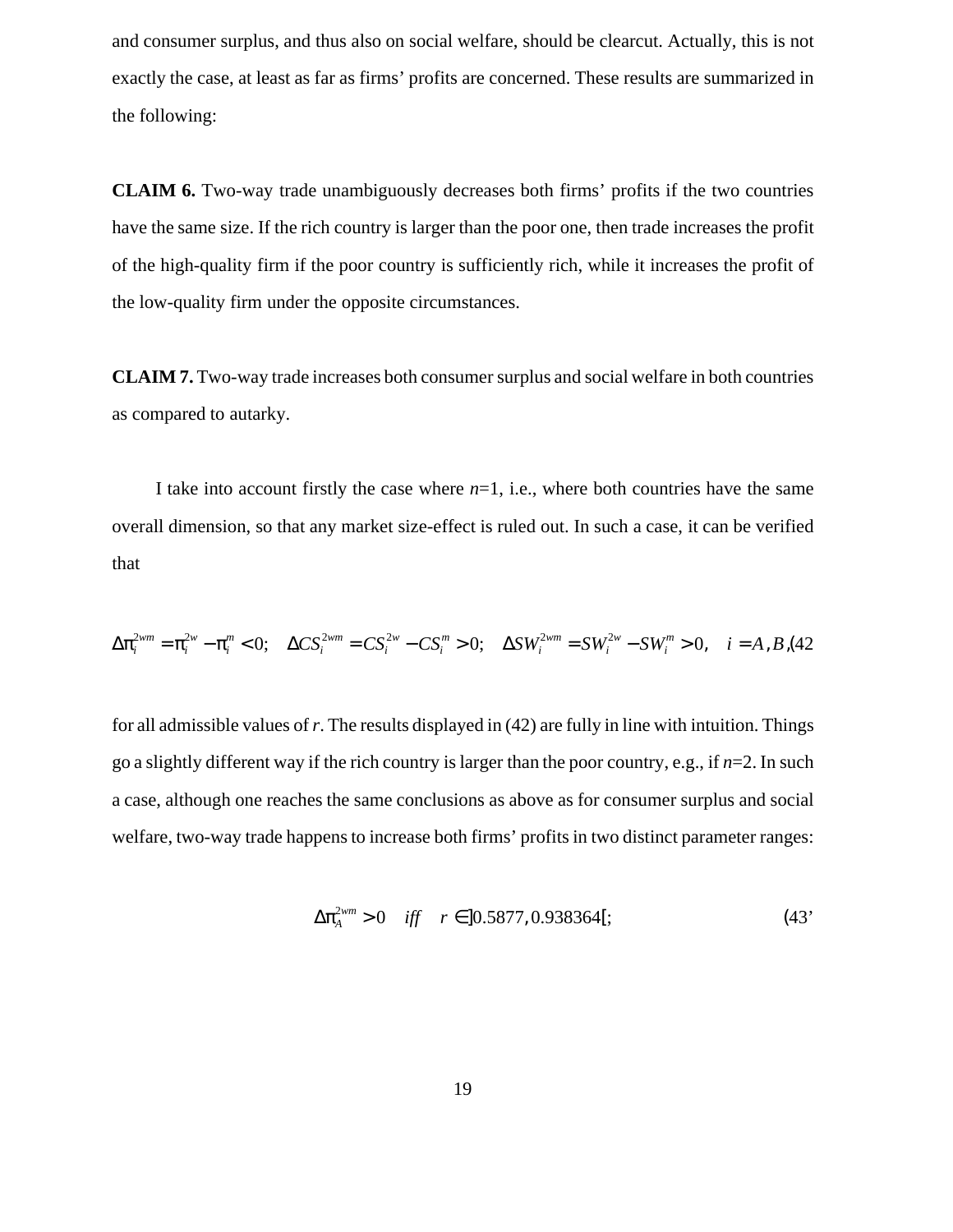the whole admissible range of *r* in both countries. Analogously, it increases consumer surplus in the rich country. The same holds for consumer surplus in country *B*, except when *n*=1/2. In such a case,  $\Delta CS_B^{1wm} > 0$  if  $r \in ]2 - \sqrt{3}, 0.341325[$ . Notice that, since  $\Delta WS_B^{1wm}$  is always positive, any loss suffered by consumers is always more than compensated by the increase in firm *B*'s profit.

#### **7. Two-way trade vs autarky**

I shall now focus on the setting where both varieties are traded. The procedure and methods I shall adopt here are completely analogous to those explained in the previous section, so I can proceed rather quickly. The parameter ranges within which the comparison between two-way trade and autarky makes sense are: (i) if  $n=1$ ,  $r \in ]0.328173, 1]$ ; *(ii)* if  $n=2$ ,  $r \in ]0.39795, 1]$ . Notice that if  $n=1/2$ , in the viable range of parameters only one-way trade may occur (see section 5). As before, I start by treating prices and quantities.

**CLAIM 5.** Under two-way trade, prices are always lower and quantities are always larger than under autarky.

Define:

$$
\Delta p_i^{2wm} = p_i^{2w} - p_i^m; \quad \Delta x_i^{2wm} = x_i^{2w} - x_i^m; \quad i = A, B,
$$
\n(41)

as the differences between two-way trade and autarky, as far as prices and quantities are concerned. It turns out that  $\Delta p_i^{2wm} < 0$  and  $\Delta x_i^{2wm} > 0$  for both countries over the whole admissible range of parameters. This leads one to think that the consequences of two-way trade on producer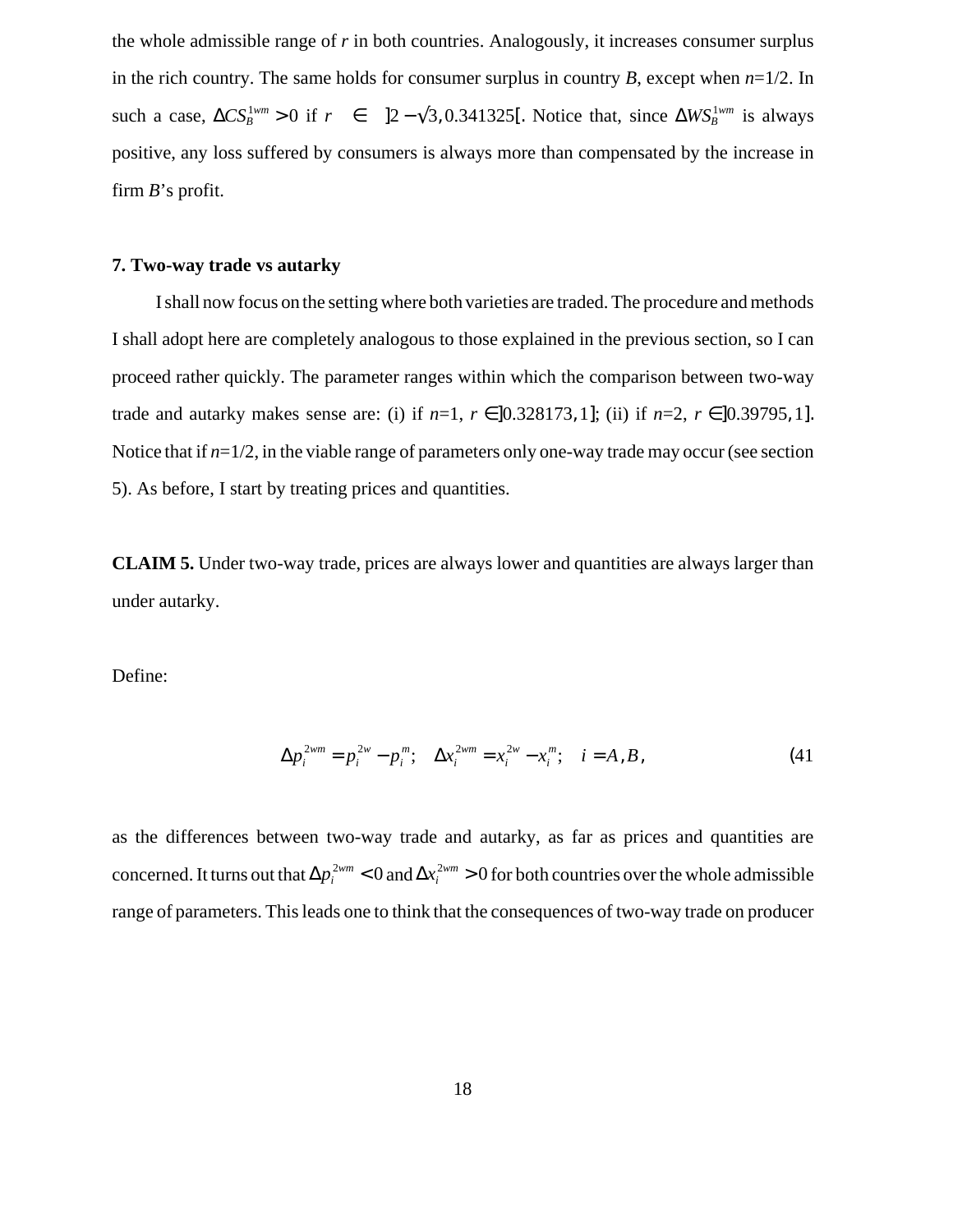convex in *r* over the relevant range.

Focus now on profits. Trade exerts opposite effects on the two firms' performances, as stated in

**CLAIM 3.** The opening of trade decreases the profit of the high-quality firm while it increases that of the low-quality firm.

Again, define

$$
\Delta \pi_A^{1wm} = \pi_A^{1w} - \pi_A^m, \quad \Delta \pi_B^{1wm} = \pi_B^{1w} - \pi_B^m. \tag{40}
$$

It appears that  $\Delta \pi_A^{1wm}$  is always negative. This result is intuitive and needs no further comments. I can only add that the decrease in firm *A*'s profit after trade liberalization is increasing (in absolute value) and concave in *r*, i.e., it becomes larger at a decreasing rate as the maximum willingness to pay of the poor country gets closer to that of the rich country. This happens because, as *r* increases, the varieties offered by the two firms becomes more similar, enhancing thus price competition. As for  $\Delta \pi_B^{1wm}$ , it is always positive, increasing and convex in *r*.

The consequences of free trade on consumer surplus and total welfare in the two countries remain to be described.

**CLAIM 4.** Trade liberalization increases both consumer surplus and social welfare in the rich country. The same generally holds for the poor country as well, with the exception that when the latter is larger than the rich country, consumer surplus may be lower than in autarky.

The relevant magnitudes,  $\Delta CS_i^{1wm}$  and  $\Delta SW_i^{1wm}$ ,  $i = A, B$ , are defined according to the same criteria adopted above. Trade, if only one-way, increases welfare as compared to autarky over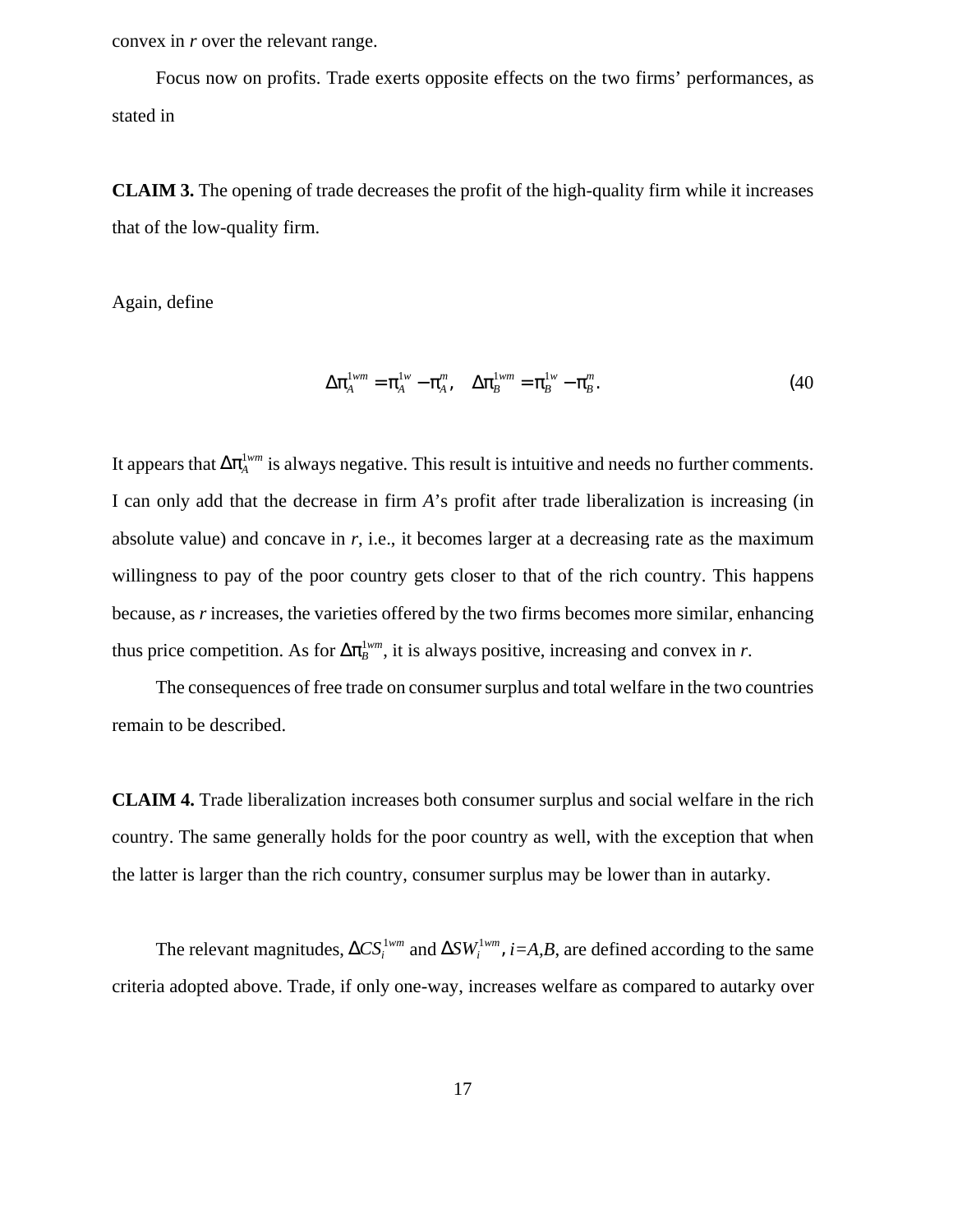alternatively.<sup>7</sup>

To begin with, consider prices and quantities. The consequences of one-way trade on these magnitudes is summarized by

**CLAIM 2.** While trade liberalization unambiguously lowers the price of the high-quality good, the price of the low-quality good may change either way. Both firms sell larger quantities after the opening of trade.

Define the following differences:

$$
\Delta p_A^{1wm} = p_A^{1w} - p_A^m, \quad \Delta p_B^{1wm} = p_B^{1w} - p_B^m; \tag{38}
$$

$$
\Delta x_A^{1wm} = x_A^{1w} - x_A^m, \quad \Delta x_B^{1wm} = x_B^{1w} - x_B^m. \tag{39}
$$

It is easy to verify that  $\Delta p_A^{\perp_{w_m}}$  is always negative in the relevant range, independently of the relative size of the two countries. As it could be expected from the outset, the competition implicit in the opening of trade lowers the price of the high-quality good. A slightly different story must be told about the price of the low-quality good. In fact, it turns out that if  $n{=}1/2$ ,  $\Delta p_B^{1wm}$  is positive for all  $r \in ]0, 0.267952[$ . This means that the price of the low-quality good is bound to increase after trade liberalization if country *B* is significantly poorer than country *A*. In the other two cases (*n*=1 and *n*=2),  $\Delta p_B^{\perp_{wm}}$  is positive over the entire parameter range. As for quantities, a quick exam suffices to conclude that both differences in (39) are positive, increasing and

**<sup>7.</sup>** However, this need will emerge only under a few circumstances. Fortunately, in most cases no numerical simulations are required in order to establish the results I am going to expose in what follows.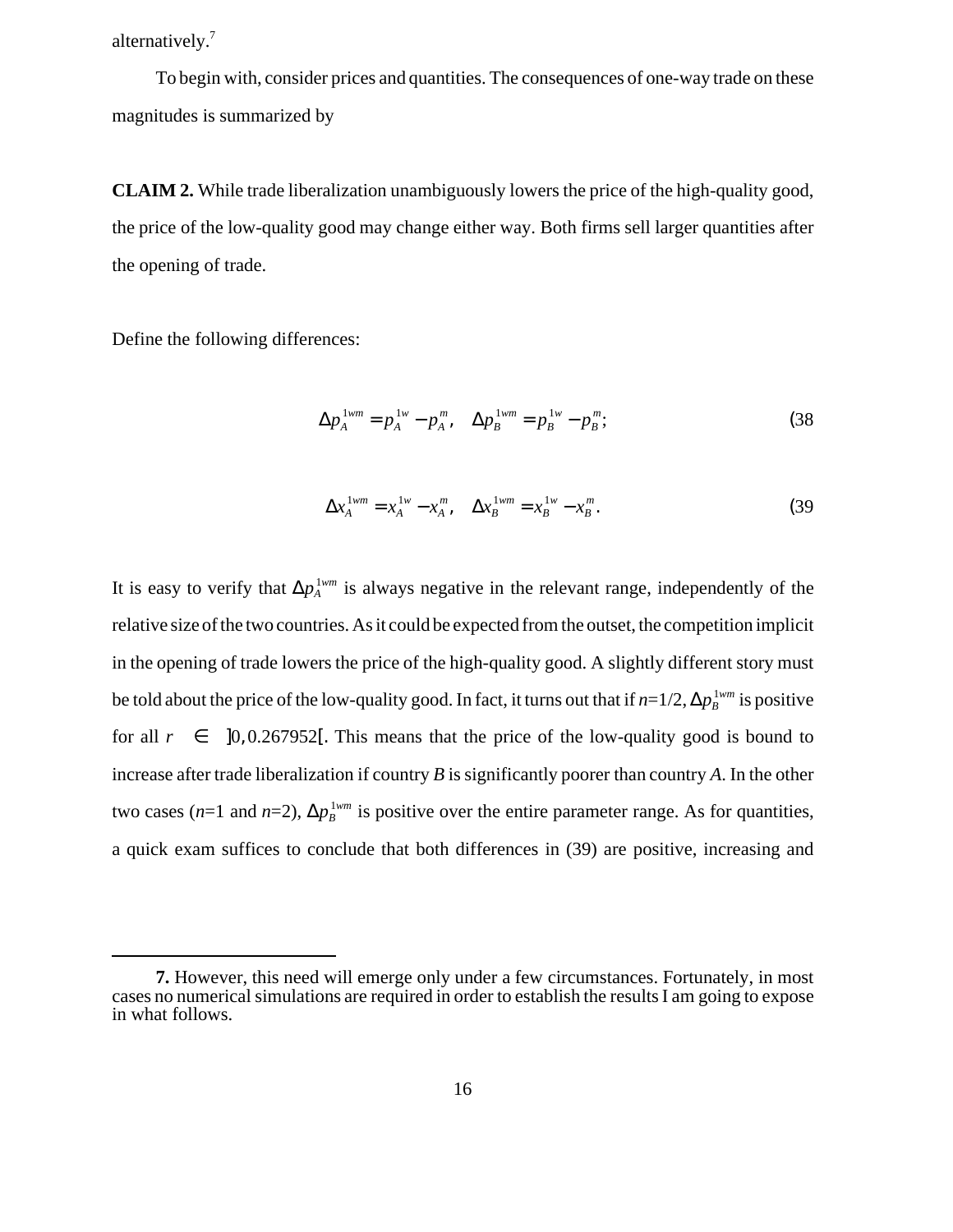it can be established that (i) if  $n=1/2$ ,  $\Delta \pi_A^{21w} < 0 \ \forall r \in [0, 1/2[$ ; (ii) if  $n=1$ ,  $\Delta \pi_A^{21w} > 0$  $\forall r \in [0.328173, 0.913517[$ ; and (iii) if  $n=2$ ,  $\Delta \pi_A^{21w} > 0 \,\forall r \in [0.39795, 1[$ . Thus, if  $n=1/2$ and consequently  $r$  lies in the interval  $]0,1/2]$ , i.e., the rich country is half the size of the poor country, but the richest consumers of the latter have a marginal willingness to pay that is at most half the corresponding marginal willingness to pay of the richest consumers in the rich country, then in principle two way trade is possible for  $r \in ]0.341325, 1/2]$ , but firm *A* is better off under one-way trade, so that she will decide not to set her price low enough to allow for the high-quality good to be purchased by consumers living in country *B*, since their number is not sufficient to compensate for the loss due to the decrease in the price charged by firm *A* and her consequent inability to appropriate a large share of consumer surplus in her domestic market.<sup>6</sup> *Mutatis mutandis*, for the cases where  $n=1$  or  $n=2$ , it can be claimed one-way trade shall occur for  $r \in [0, 0.328173]$ , or  $r \in [0, 0.39795]$ , respectively. Notice that, since in such cases the parameter range where one-way trade is *possible* overlaps that where firm *A* prefers not to export to country *B*, the upper bounds of the intervals that I shall adopt in the following sections are set according to the optimal behaviour of the high-quality firm.

#### **6. One-way trade vs autarky**

In this section, I shall proceed to the comparative evaluation of the equilibrium values of individual and collective surpluses as well as the other relevant magnitudes under autarky and one-way trade. Obviously, the comparison will be carried out taking into account that *r* must lie within the relevant ranges established in the previous section, for *n* equal to 1/2, 1 or 2,

**<sup>6.</sup>**This is clearly due to the fact that there is no market segmentation, i.e., firms are assumed to be unable to price discriminate between consumers in the two countries. For an analysis of such a setting, though exclusively carried out under two-way trade, see Motta, Thisse and Cabrales (1995).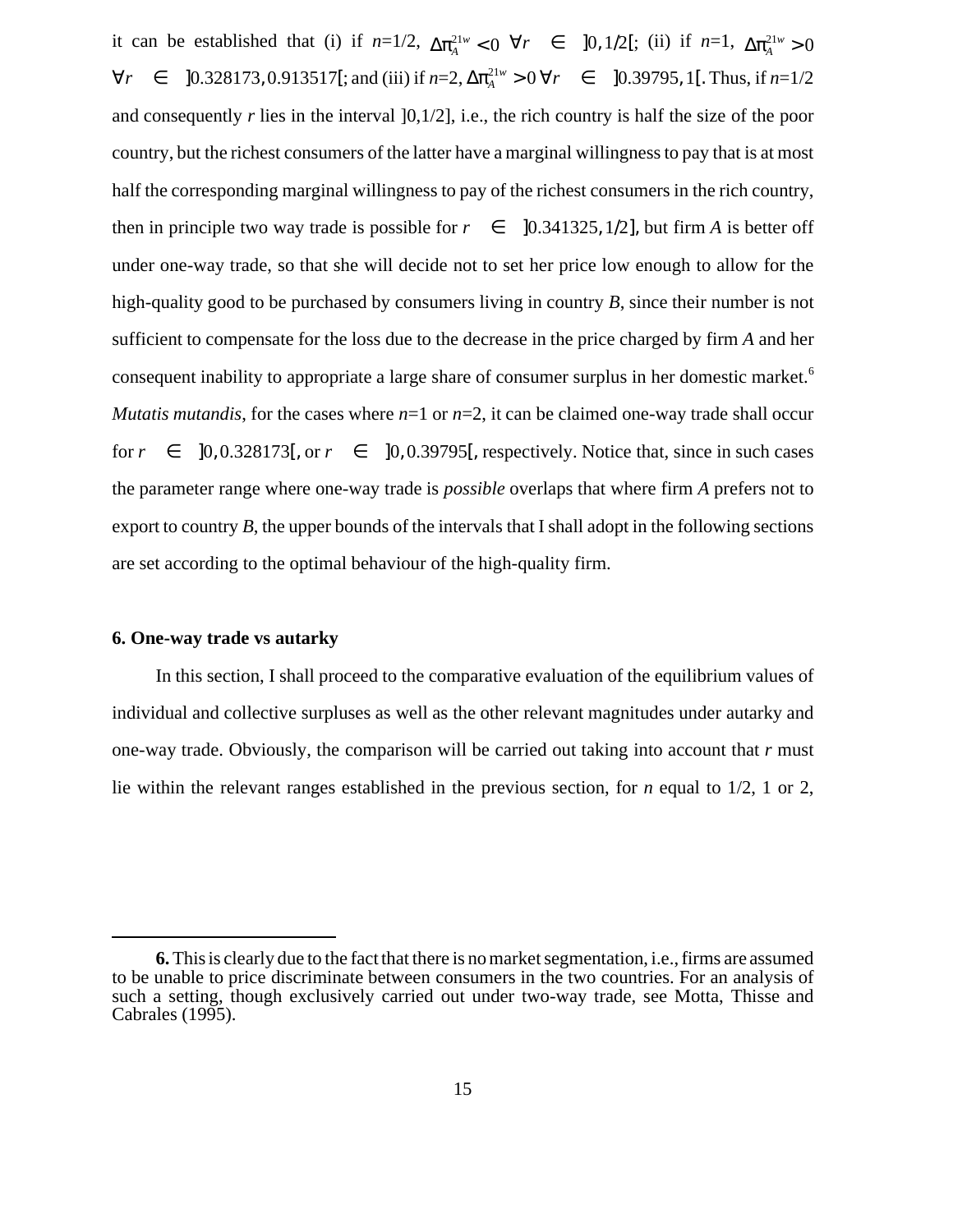**CLAIM 1.** If the rich country is too small as compared to the poor country, one-way trade occurs although two-way trade would be possible. Otherwise, if the dimension of the two countries is the same, or the rich country is larger than the poor country, two-way trade generally obtains, while one-way trade is observed only if the poor country is considerably poorer than the rich country.

Consider first one-way trade. As for the first point, notice that in such a case the following sequence of inequalities must hold:<sup>5</sup>

$$
h > \overline{\theta}_B > k, \quad \overline{\theta}_B = r \overline{\theta}_A. \tag{36}
$$

It can be easily established that  $\theta_B > k$  for all admissible values of *r* and *n*. As for the first inequality in (36), it can be established through numerical calculations that (i) if  $n=1/2$ ,  $h > \theta_B$  $\forall r \in [0, 0.341325]$ ; (ii) if  $n=1$ ,  $h > \theta_B$   $\forall r \in [0, 0.428007]$ ; and (iii) if  $n=2$ ,  $h > \theta_B$ All the claims that can be found in the remainder of the paper are based ∀*r* ∈ ]0, 0.466888[. on numerical simulations carried out by using the same three values adopted here for parameter *n*. This amounts to investigating three major cases, namely those in which country *A* is (i) half the size of country *B*; (ii) as large as country *B*; and (iii) twice as large as country *B*.

As for two-way trade, it turns out that the inequalities needed for this kind of trade to arise, i.e.,  $\theta_B > h > k$ , are satisfied for all admissible values of *r* (see Appendix C).

Consider now the preferences of firm*A*as for the kind of trade that may arise. By evaluating the sign of

$$
\Delta \pi_A^{21w} = \pi_A^{2w} - \pi_A^{1w}, \tag{37}
$$

**<sup>5.</sup>** The equilibrium values of *h* and *k* for both one and two-way trade are in Appendix C.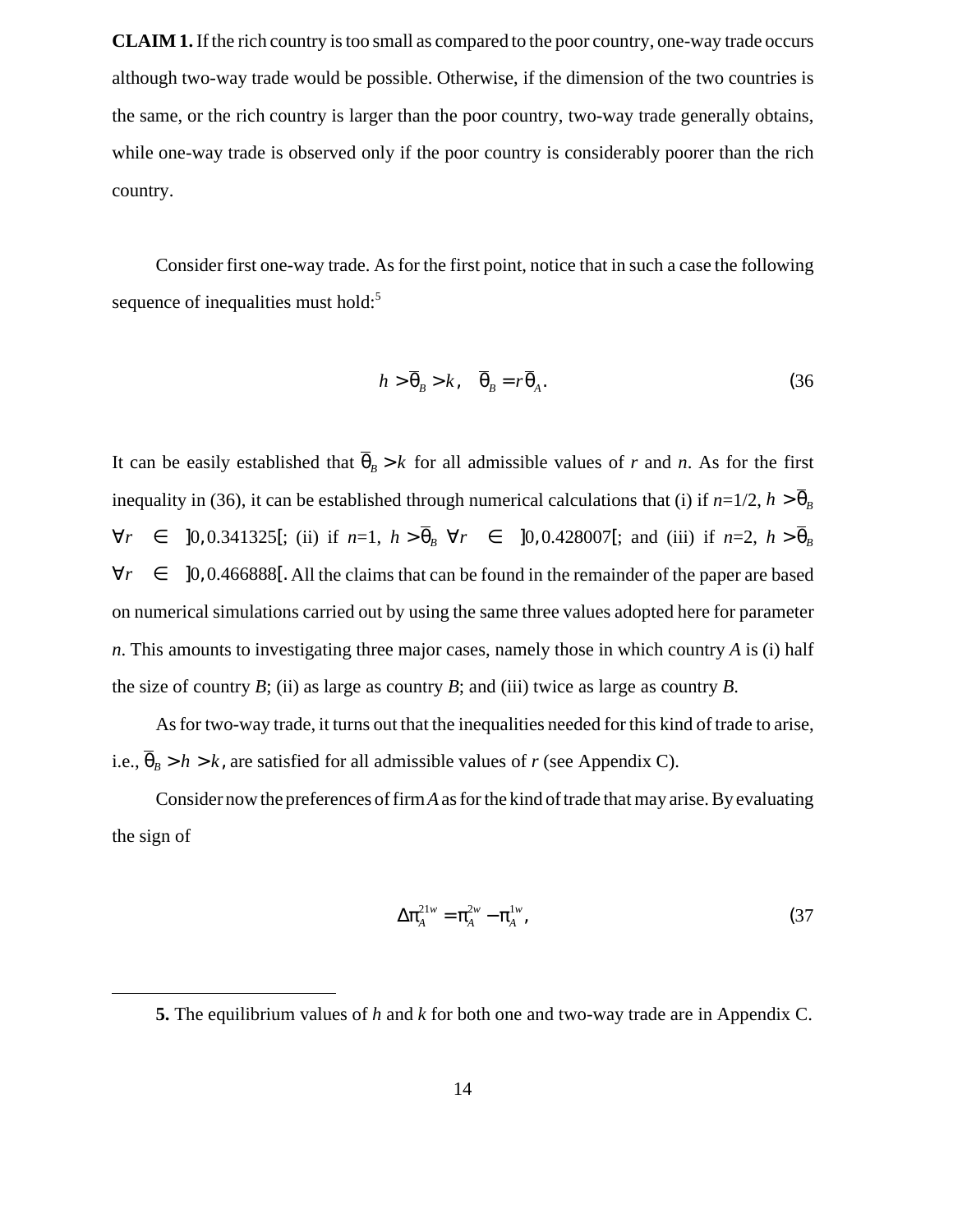$$
\pi_B^{2w} = \frac{\overline{\theta}_A^4 r^4 (8n^4 + 16n^3 - 8n^2 - 16n^2r - 24n^3r - r^2 + 8n^2r^2 - nr^3)}{64t(nr+1)(4n-r)^2}.
$$
\n(33)

Furthermore, consumer surplus in the two countries amounts to

$$
CS_A^{2w} = \overline{\theta}_A^4 n^2 r^2 (16n^2 - 8nr - 16n^2 r + 16n^3 r + r^2 + 20nr^2 + 8n^2 r^2 - 8n^3 r^2 + 4n^4 r^2
$$
  

$$
-4r^3 - 9nr^3 + 6n^2 r^3 + 5n^3 r^3 + 3r^4 + 2nr^4) / (16t(nr + 1)^2 (4n - r)^2);
$$
 (34)

$$
CS_B^{2w} = \overline{\theta}_A^4 n^2 r^3 (4n - 8n^2 + 4n^3 + 5r + 6nr + 9n^2 r - 16n^3 r + 2r^2 + 7nr^2 + 20n^2 r^2 + 16n^3 r^2
$$
  

$$
-2r^3 - 4nr^3 - 8n^2 r^3 + nr^4) / (16t(nr + 1)^2 (4n - r)^2).
$$
 (35)

Finally, the social welfare levels in the two countries,  $SW_A^{2w}$  and  $SW_B^{2w}$ , can be obtained by adding (34) to (32) and (35) to (33), respectively. Both magnitudes can be found in Appendix B.

#### **5. One or two-way trade?**

Before proceeding to the comparison of the results observed under one and two-way trade with what happens under autarky, it must be firstly established what set of relationships between the relevant parameters of the model, i.e., *n* and *r*, can lead to one kind of trade or the other; and it must be also taken into account that the choice between the two alternative trade regimes may well depend upon the performance of the high-quality firm, who can decide whether to export or not to the poor country by comparing the profits she can gain in the two settings. The factors determining the pattern of trade and the arising of a specific kind of trade are summarized in the following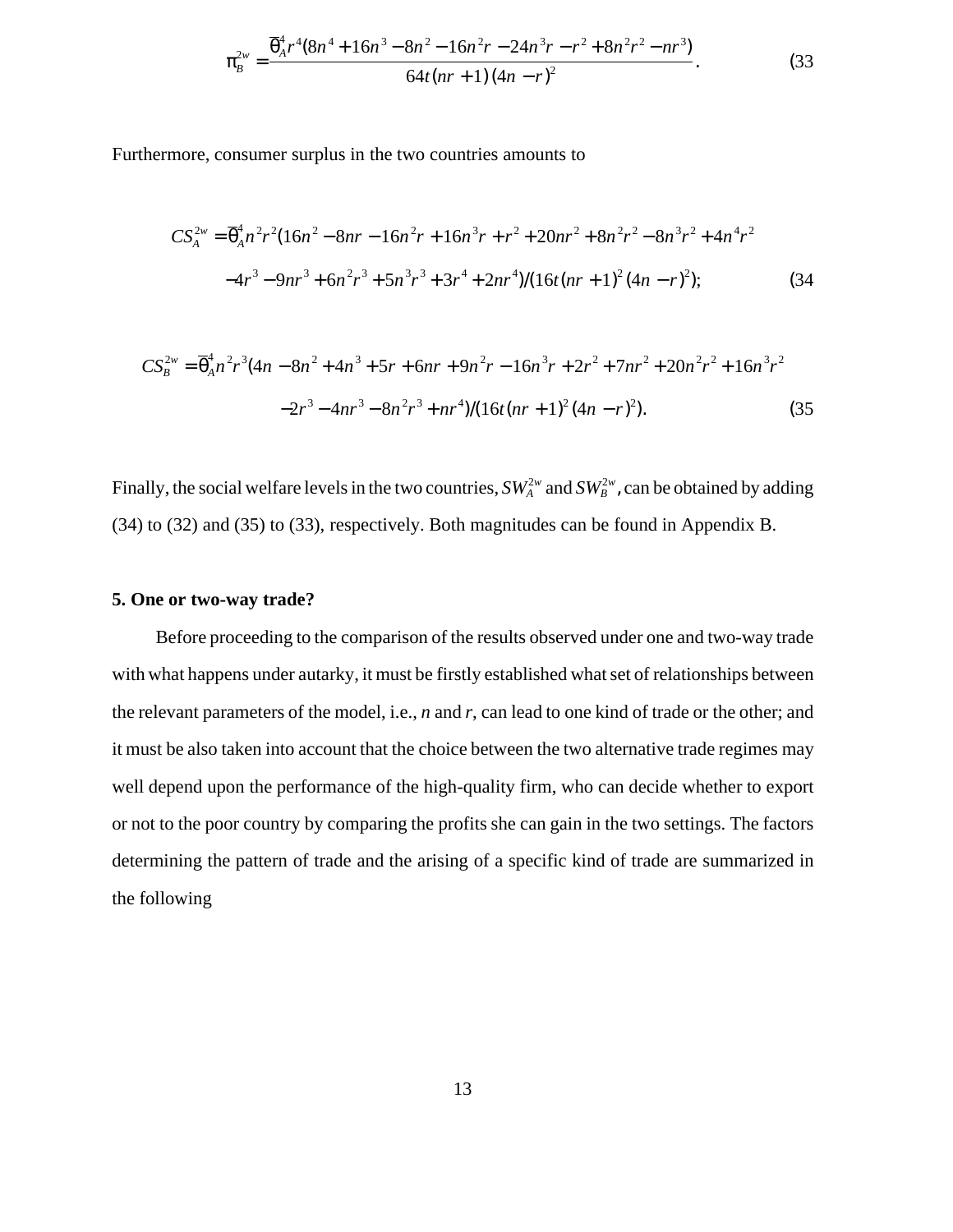Superscript *2w* stands for *two-way trade*. Solving the system (26-27), one gets the Nash equilibrium prices:

$$
p_A^{2w} = \frac{\overline{\theta}_A^3 n r^2 (n+1)(n-r)}{4t(4n-r)(nr+1)};
$$
 (28)

$$
p_B^{2w} = \frac{\overline{\theta}_A^3 r^3 (n+1)(r-n)}{8t(4n-r)(nr+1)}.
$$
 (29)

As for equilibrium quantities for the two firms, they turn out to be the following:

$$
x_A^{2w} = \frac{2\overline{\theta}_A nr(n+1)}{4n-r};
$$
\n(30)

$$
x_B^{2w} = \frac{\overline{\Theta}_A nr(n+1)}{4n-r},\tag{31}
$$

so that  $x_B^{2w} = x_A^{2w}/2$ , i.e., the high quality firm located in country *A* sells twice as much as the low-quality firm located in country *B*.

By substituting prices (28-29) into the objective functions and simplifying, the equilibrium profits under two-way trade obtain:

$$
\pi_A^{2w} = \frac{\overline{\Theta}_A^4 n^2 r^2 (40nr - 16n^2 + 64n^2 r + 16n^3 r - 33r^2 - 64nr^2 - 24n^2 r^2 - nr^3)}{64t(nr + 1)(4n - r)^2};
$$
(32)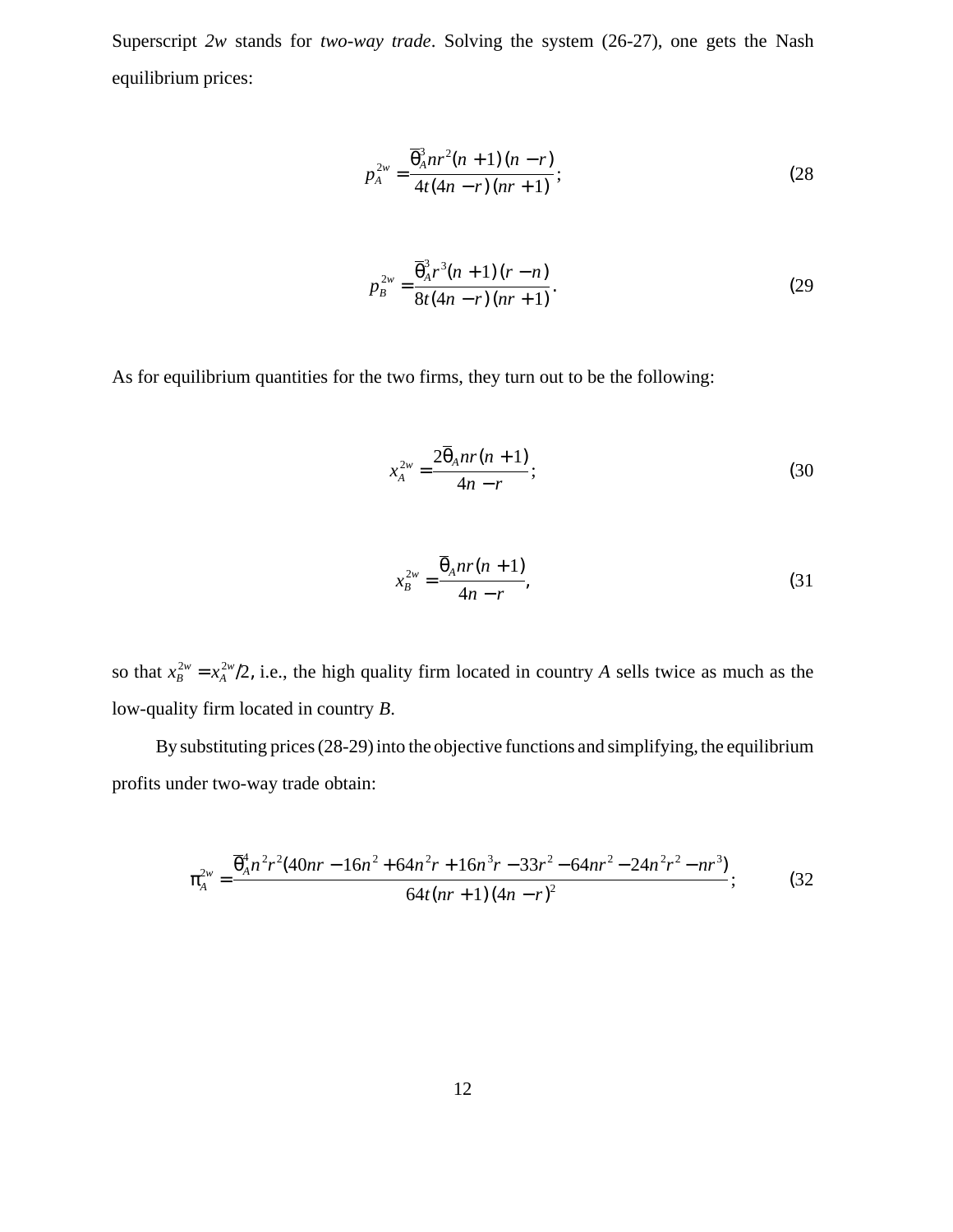Consumer surplus in the two countries is given by:

$$
CS_A^{1w} = \overline{\theta}_A^4 nr^2 (4n^3 + 4n^2r + 8n^4r - 20nr^2 - 12n^2r^2 + 8n^3r^2 + 4n^5r^2 + 12r^3 + 24nr^3 - 12n^2r^3
$$
  

$$
-8n^3r^3 + 5n^4r^3 - 12r^4 - 7nr^4 + 8n^2r^4 + 3r^5) / (16t(4n - 4r + 4n^2r - nr^2)^2); \tag{24}
$$

$$
CS_B^{1w} = \frac{\overline{\theta}_A^4 r^4 (n^2 - 2n + 2r - nr - 4n^2 r + nr^2)^2}{16t (4n - 4r + 4n^2 r - nr^2)^2}.
$$
 (25)

The equilibrium values of social welfare in the two countries,  $SW_A^{1w}$  and  $SW_B^{1w}$ , can be obtained by summing (22) to (24) and (23) to (25), respectively. The expressions for  $SW_A^{1w}$  and  $SW_B^{1w}$  are displayed in Appendix B.

## **4.2. Two-way trade**

Consider now the setting in which both varieties are traded, i.e., not only the low-quality good produced in country *B* is exported to country *A*, but also the high-quality good produced in country *A* is made available for purchase by consumers living in country *B*. Demands are now defined as in expression (11) above. As in the case of one-way trade previously treated, after trade liberalization firms noncooperatively and simultaneously set prices. The FOCs w.r.t. prices are:

$$
\frac{\partial \pi_A^{2w}}{\partial p_A} = \frac{\overline{\theta}_A^3 r^2 (r + nr - n^2 - n) - 8tp_A + 16tp_B + 16tnrp_A - 8tnrp_B}{\overline{\theta}_A^2 r (r - n)} = 0; \tag{26}
$$

$$
\frac{\partial \pi_B^{2w}}{\partial p_B} = \frac{8t(nr+1)(2np_B - rp_A)}{\overline{\theta}_A^2 r^2(r-n)} = 0.
$$
 (27)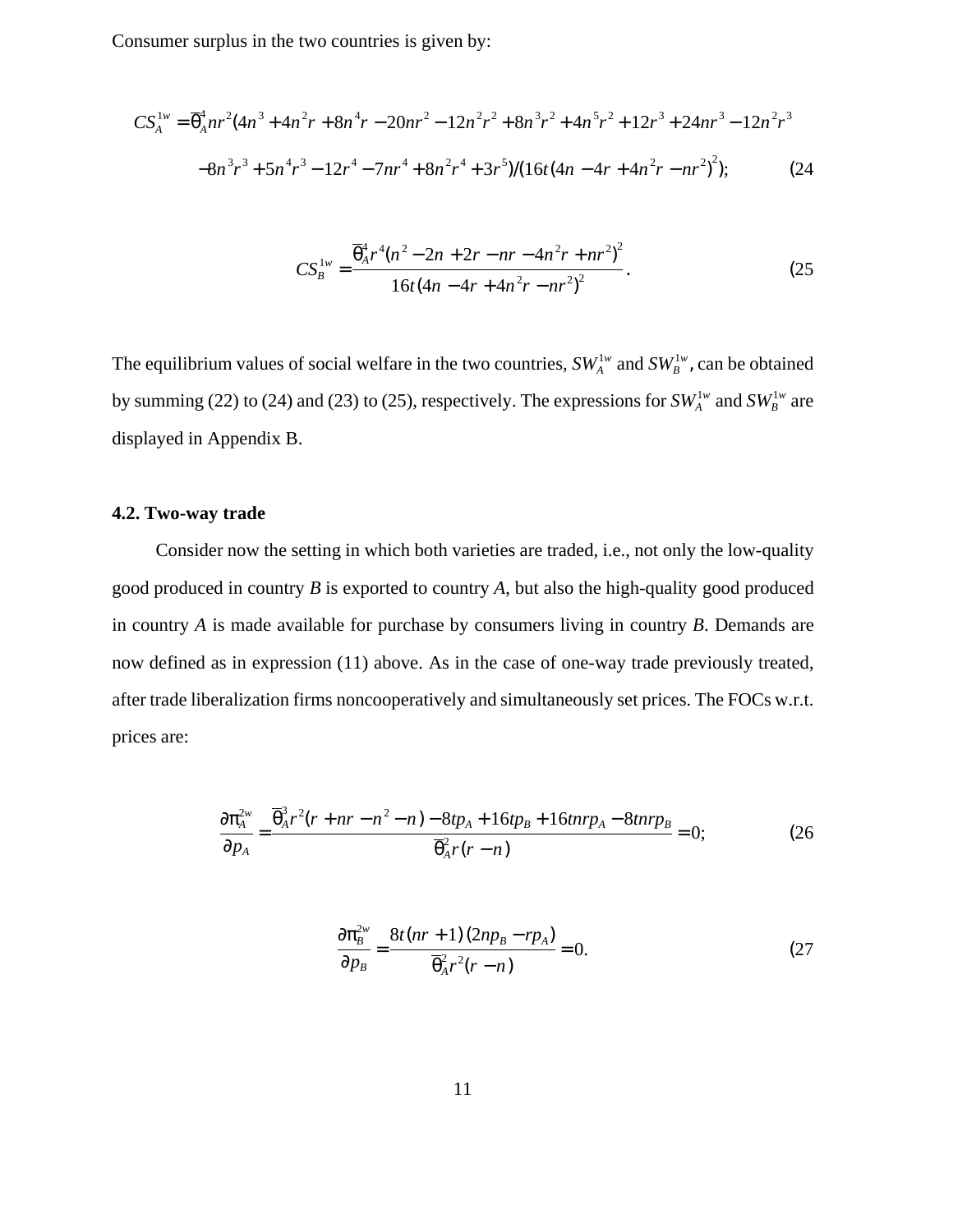where the superscript *1w* stands for *one-way trade*. By solving the system (16-17), one gets the following equilibrium prices:

$$
p_A^{1w} = \frac{r\overline{\theta}_A^2(n-r)(2n-2r+2n^2r+r^2)}{8t(4n-4r+4n^2r-nr^2)};
$$
 (18)

$$
p_B^{1w} = \frac{\overline{\theta}_A^3 r^3 (n+2) (n-r)}{8t (4n - 4r + 4n^2 r - nr^2)}.
$$
 (19)

Thus, the equilibrium quantities for the two goods can be easily calculated:

$$
x_A^{1w} = \frac{\overline{\theta}_A nr(2n - 2r + 2n^2r + r^2)}{4n - 4r + 4n^2r - nr^2};
$$
\n(20)

$$
x_B^{1w} = \frac{\overline{\theta}_A r (2+n) (n - r + n^2 r)}{4n - 4r + 4n^2 r - nr^2}.
$$
 (21)

I can now focus on the distribution of surplus between producers and consumers at equilibrium, in each country. Equilibrium profits are:

$$
\pi_A^{1w} = -\overline{\theta}_A^4 nr^2 (64n^2r - 16n^3 - 32n^4r - 80nr^2 - 32n^2r^2 + 88n^3r^2 - 16n^5r^2
$$
  
+32r<sup>3</sup> + 64nr<sup>3</sup> - 56n<sup>2</sup>r<sup>3</sup> - 32n<sup>3</sup>r<sup>3</sup> + 24n<sup>4</sup>r<sup>3</sup> - 32r<sup>4</sup> - 8nr<sup>4</sup> + 32n<sup>2</sup>r<sup>4</sup> + n<sup>3</sup>r<sup>4</sup>  
+8r<sup>5</sup>)/(64t(4n - 4r + 4n<sup>2</sup>r - nr<sup>2</sup>)<sup>2</sup>); (22)

$$
\pi_B^{1w} = -\overline{\theta}_A^4 r^4 (32nr - 16n^2 - 32n^3 - 8n^4 + 64n^2r + 16n^3r - 32n^4r - 8n^5r - 16r^2 - 32nr^2
$$
  
-16n<sup>2</sup>r<sup>2</sup> + 32n<sup>3</sup>r<sup>2</sup> + 24n<sup>4</sup>r<sup>2</sup> + 8nr<sup>3</sup> - 8n<sup>3</sup>r<sup>3</sup> + n<sup>2</sup>r<sup>4</sup>)/(64t(4n - 4r + 4n<sup>2</sup>r - nr<sup>2</sup>)<sup>2</sup>). (23)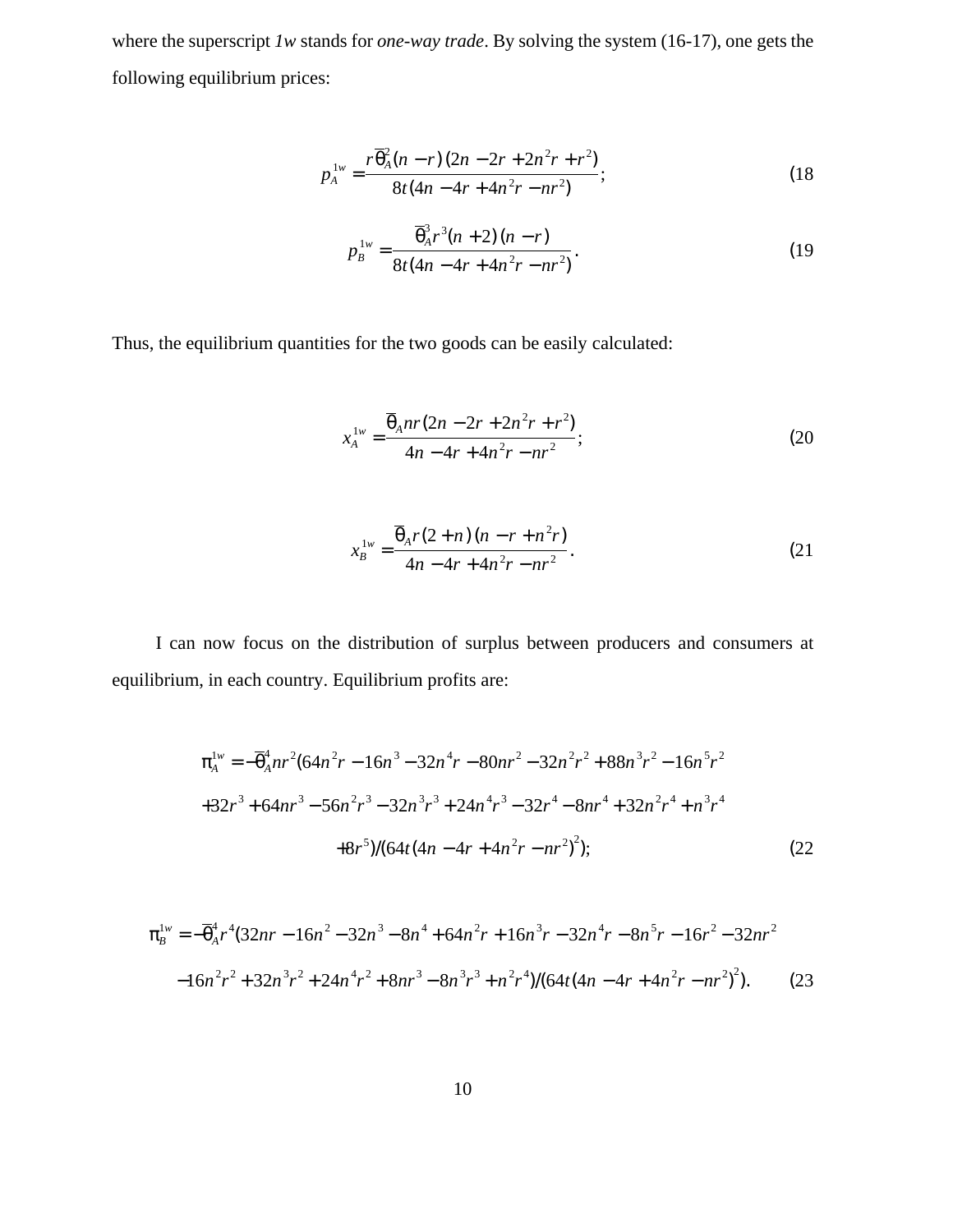country *A* is at least as large as country *B*, and  $r \in ]0, n]$  if instead the richer country is smaller than the poorer one.<sup>4</sup>

The two profit functions appear now as follows:

$$
\pi_A^d = p_A x_A - t q_A^2; \quad \pi_B^d = p_B x_B - t q_B^2,\tag{15}
$$

where the superscript *d* stands for *duopoly*, and market demands  $x_A$  and  $x_B$  are defined as in (10) if one-way trade occurs, or alternatively as in (11) if two-way trade is observed.

## **4.1. One-way trade**

Assume now that trade liberalization leads to a one-way trade from the poor to the rich country, i.e., the low-quality good is exported from the poor country (*B*) to the rich country (*A*), while the high-quality good produced in country *A* is not traded. Market demands are thus given by the expressions in (10), and after the opening of trade, firms simultaneously compete in prices. The first order conditions (FOCs) for profit maximization are:

$$
\frac{\partial \pi_A^{1w}}{\partial p_A} = \frac{n(\overline{\theta}_A^3 r^2 - \overline{\theta}_A^3 r n + 16tp_A - 8tp_B)}{\overline{\theta}_A^2 (r - n)} = 0;
$$
 (16)

$$
\frac{\partial \pi_B^{1w}}{\partial p_B} = r \overline{\theta}_A - (1 - rn) \frac{16tp_B}{r^2 \overline{\theta}_A^2} - (2p_A - p_B) \frac{8tn}{\overline{\theta}_A^2 (r - n)} = 0, \tag{17}
$$

**<sup>4.</sup>** Notice that these conditions are also sufficient to ensure that under autarky the profit of firm *A* is at least as large as the profit of firm *B* as described by expression (6), since  $\pi_A^m \geq \pi_B^m$ if  $\overline{\Theta}_A^4 s_A^2 \ge \overline{\Theta}_B^4 s_B^2$ , which is true for all  $n \ge r$ .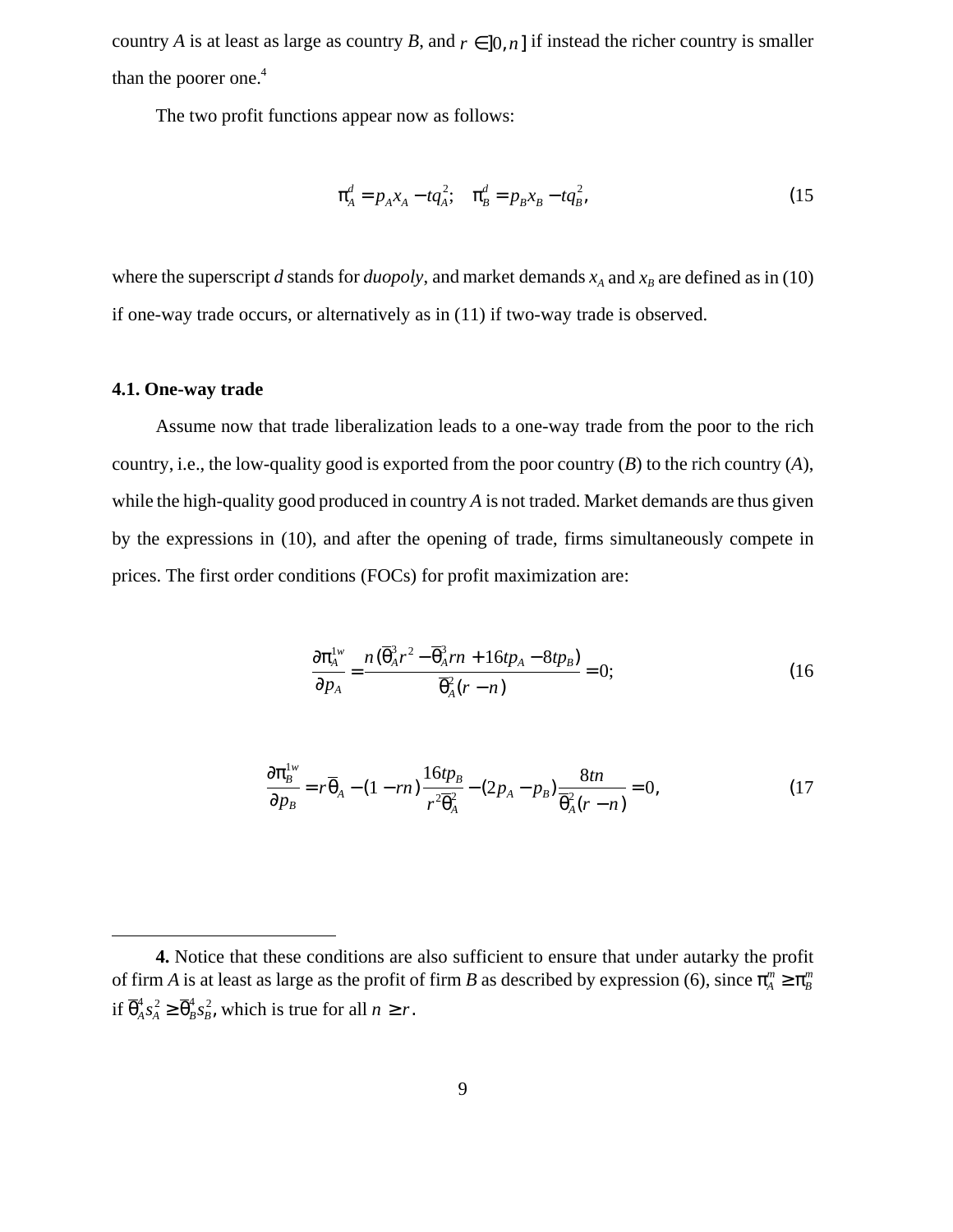when two-way trade obtains; *h* and *k*, identifying the marginal willingness to pay of the consumers indifferent between the two goods and between the low quality good and nothing at all, are respectively:

$$
h = \frac{(p_A - p_B)}{q_A - q_B}; \quad k = \frac{p_B}{q_B},
$$
\n(12)

where both qualities are fixed at the levels chosen by each firm under autarky.

As for product quality, the conditions needed for the quality of the variety being produced in country *A* to be higher than that of the variety being produced in country *B* can be established in the following way. Without loss of generality, set  $s_B=1$ , and  $\theta_B = r\theta_A$ , with  $r \in ]0,1]$ . Accordingly, from (7)  $s_A = nr$  obtains. This set of assumptions allows to reduce significantly the number of parameters involved in the model and ease calculations without prejudicing the validity of the results. Consequently, it can be stated that

$$
q_A > q_B \quad \text{iff} \quad s_A \overline{\theta}_A^2 > r^2 \overline{\theta}_A^2,\tag{13}
$$

i.e.,

$$
q_A > q_B \quad \text{iff} \quad n > r. \tag{14}
$$

In the remainder of the paper I shall assume that condition (14) holds. Provided that *r* cannot be greater than one, the above condition implies that I shall consider  $r \in ]0,1]$  if  $n \ge 1$ , i.e., if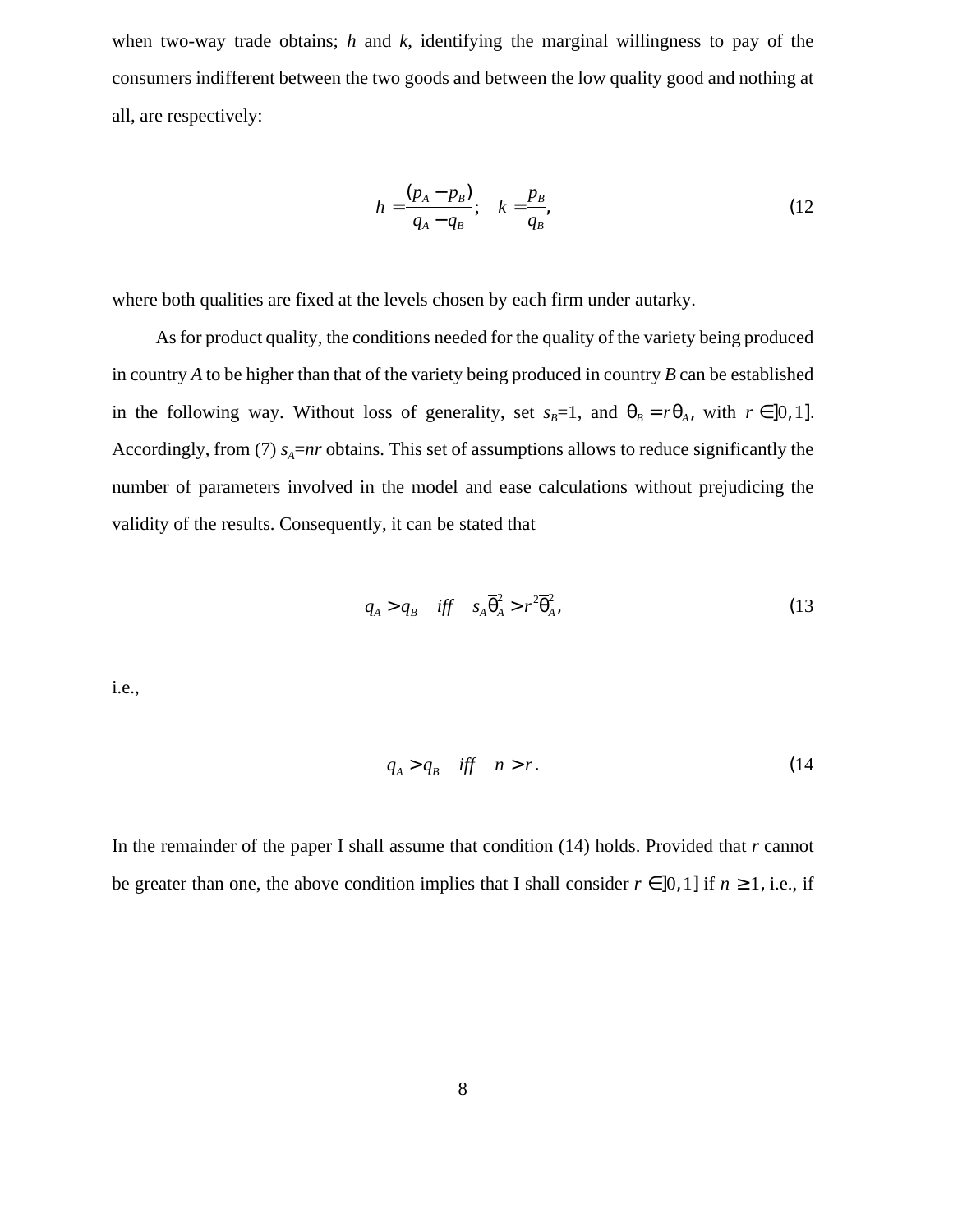## INSERT FIGURE 1

In the second, two-way trade obtains, with both qualities being purchased in both countries, giving rise to a proper intraindustry trade. This happens when the richest consumer in country *B* is located above the marginal willingness to pay of the consumer indifferent between buying either of the two varieties (*h*). This situation is described by Figure 2.

## INSERT FIGURE 2

Under free trade, the firm located in the richer country (*A*) offers a good of higher quality as compared to the firm operating in country *B* (see below), so that their respective market demands can be indexed as *A* and *B*, and are now defined as follows:

$$
x_A = (\overline{\theta}_A - h)s_A; \quad x_B = (h - \overline{\theta}_B)s_A + (\overline{\theta}_B - k)(s_A + s_B)
$$
(10)

if one-way trade occurs, and

$$
x_A = (\overline{\theta}_A - \overline{\theta}_B)s_A + (\overline{\theta}_B - h)(s_A + s_B); \quad x_B = (h - k)(s_a + s_B),
$$
\n(11)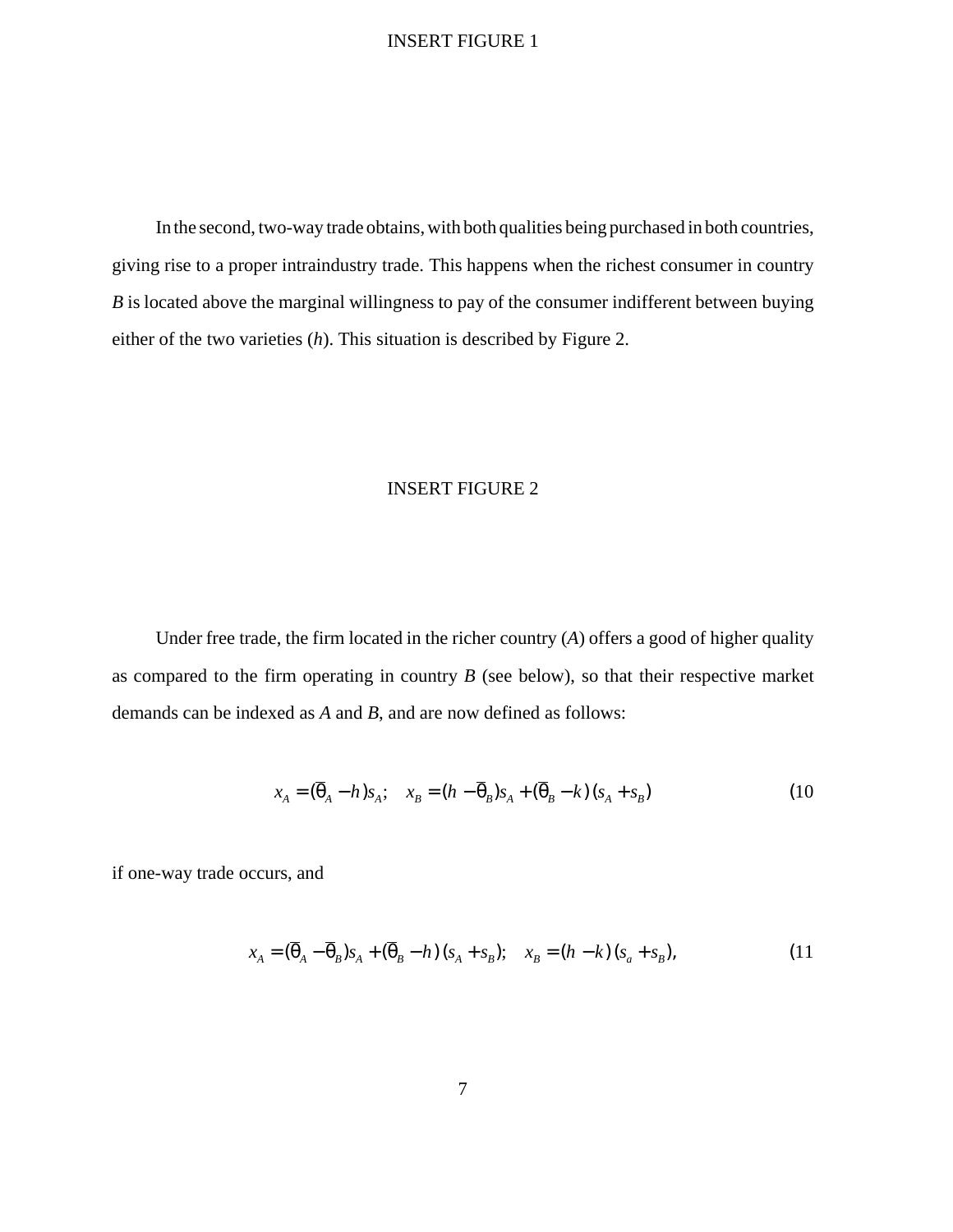$$
s_A > s_B \left(\frac{\overline{\Theta}_B}{\overline{\Theta}_A}\right)^2. \tag{7}
$$

Since it appears natural to think that the possibility of serving richer consumers provides an incentive to produce a good of higher quality as compared to a market where consumers are characterized by a lower marginal willingness to pay, in the next section I will specify the conditions under which the above inequality holds.

As for consumer surplus, it is defined as follows:

$$
CS_i^m = s_i \int_{p/q}^{\overline{\theta}} (\theta q - p) d\theta, \qquad (8)
$$

while social welfare corresponds to the sum of consumer and producer surplus. Then, straightforward calculations show that consumer surplus and social welfare under autarky amount to

$$
CS_i^m = \frac{\overline{\Theta}_i^4 s_i^2}{64t}; \quad SW_i^m = \frac{\overline{\Theta}_i^4 s_i^2}{32t}.
$$
 (9)

#### **4. Free trade**

When trade opens between the two countries, two alternative settings can emerge. In the first, one-way trade occurs, with the firm located in country *B* exporting to country *A*. This happens when the richest consumer in country *B* is located between the levels of marginal willingness to pay associated with the consumers who are indifferent between buying either of the two varieties (*h*) and between buying the low quality good or nothing (*k*), respectively. This situation is depicted in Figure 1.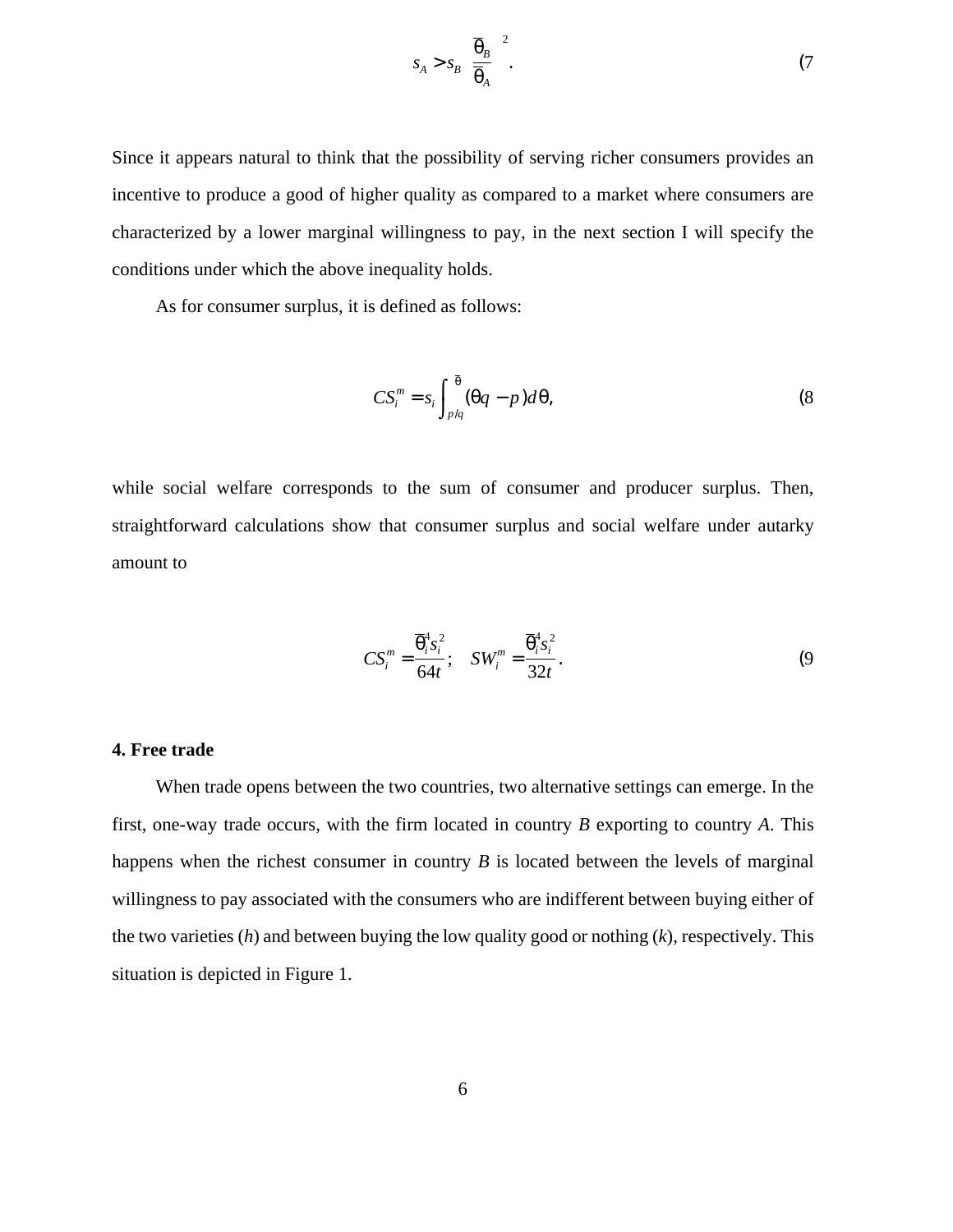$$
x_i = \left(\overline{\theta}_i - \frac{p_i}{q_i}\right) s_i, \quad i = A, B. \tag{4}
$$

From the first order conditions for profit maximization w.r.t. quality and price, we have

$$
q_i^m = \frac{\overline{\theta}_i^2 s_i}{8t}; \quad p_i^m = \frac{\overline{\theta}_i^3 s_i}{16t},
$$
 (5)

yielding

$$
x_i^m = \frac{\overline{\theta}_i s_i}{2}; \quad \pi_i^m = \frac{\overline{\theta}_i^4 s_i^2}{64t}
$$
 (6)

as the optimal quantity and maximum profit. It appears thus that the monopolist always serves the upper (or richer) half of the market.<sup>3</sup> Besides, all equilibrium magnitudes increase as  $\overline{\theta}_i$  and *si* increase. This implies that the monopolist will find it advantageous to improve product quality as the marginal willingness to pay of the richest consumer increases. Analogously, she will increase quality as consumer density increases, provided that the burden of any increase in quality falls upon fixed costs only. These linkages between quality and marginal willingness to pay as well as consumer density entail that the higher quality good is not necessarily being produced in the richer country, unless it the following inequality is met:

**<sup>3.</sup>** A social planner aiming at the maximization of social welfare would supply a higher quality as compared to the profit-seeking monopolist. Furthermore, the planner would price at marginal cost in order to serve all consumers. See Appendix A.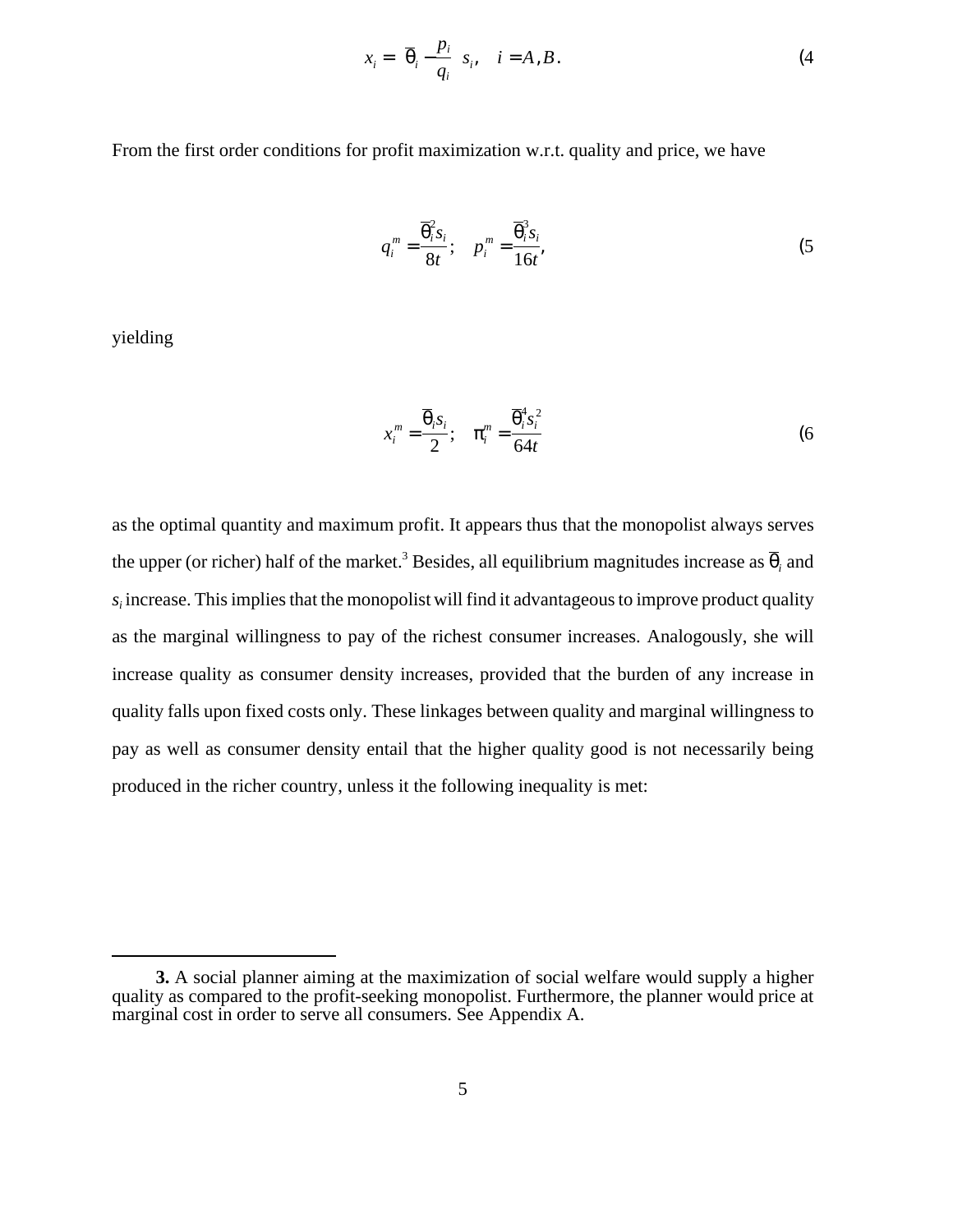where *q* is the quality of the good and *p* the price at which it is sold.

On the supply side, one firm is active in each country under autarky, offering a good whose production requires a fixed cost which is convex in quality:

$$
F = tq^2, \quad t > 0. \tag{2}
$$

Variable costs are assumed away. This hypothesis may be given the following justification: quality can be thought of as the result of investments in R&D, whose size is increasing in the quality level of the good being supplied, while it is completely unrelated to the scale of production. It could easily be shown that the introduction of a constant unit variable cost would not modify significantly the results that I am going to derive in the following sections. Consequently, it can be normalised to zero without loss of generality.<sup>2</sup> Finally, I shall assume that fixed costs are sunk, implying that firms choose quality once and for all.

## **3. The autarky equilibrium**

Under autarky each firm operates as a monopolist in her own market. Her obective function is

$$
\pi_i^m = p_i x_i - t q_i^2, \quad i = A, B,
$$
\n
$$
(3)
$$

where  $x_i$  is market demand, defined as follows:

**<sup>2.</sup>** Instead, the assumption of variable costs increasing in quality would radically change the picture. This setting is investigated in Lambertini and Rossini (1994).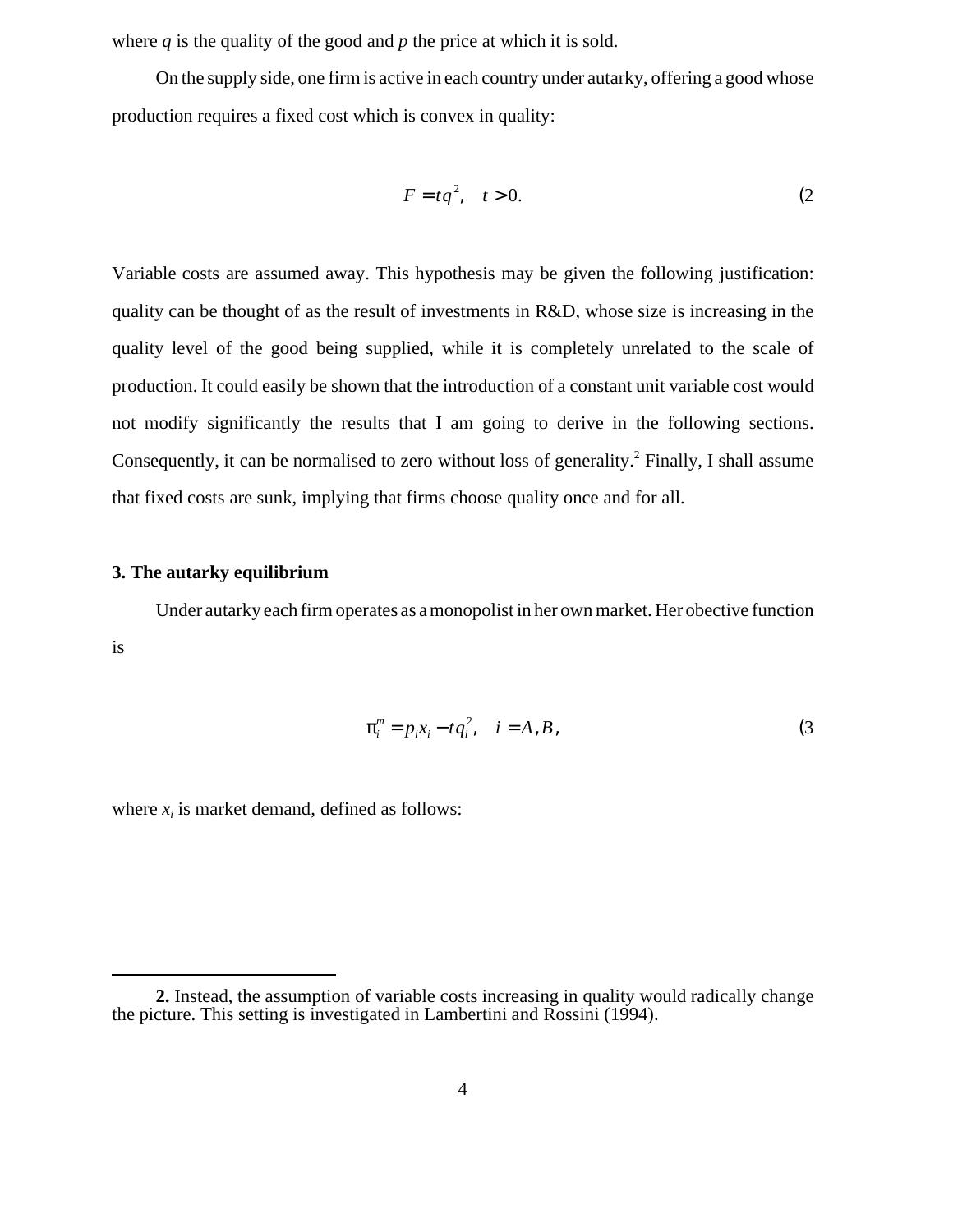to a main consideration, namely that while free trade is generally preferable to autarky from a social standpoint, the choice between one and two-way trade essentially depends on the preferences of the high-quality firm, and a proper form of intraindustry trade may benefit the high-quality firm if the income difference between the consumers in the two countries is not too wide, while is not necessarily preferred to simple one-way trade by the firm located in the poor country, that is specialized in the production of a low-quality good, unless her home market is very poor as compared to the foreign one. Neat conclusions can be reached as far as consumer surplus and social welfare are concerned. Under this respect, two-waytrade is generally preferred to one-way trade by both countries.

The paper is structured in the following way. The basic model is introduced in section 2. Section 3 describes the autarkic regime. Then, sections 3 and 4 deal with the alternative settings of one-way trade and two-way trade, respectively. The issue of the choice between the two free trade regimes is tackled in section 5. Sections 6 through 8 contain a comparative evaluation of the results. Finally, section 9 provides concluding remarks and suggestions for future research.

## **2. The model**

Label the two countries as *A* and *B*, respectively. In each country, consumers are characterized by a marginal willingness to pay for quality  $\theta$  and are uniformly distributed with density  $s_i$  over the interval  $[0, \theta_i]$ ,  $i=A, B$ , with  $\theta_A \ge \theta_B$ . The latter assumption means that country *A* is at least as rich as country *B*, in that the marginal willingness to pay of the richer consumer living in country *A* is not lower than that of the richest consumer in country *B*. The global dimension of each market is given by  $s_i \theta_i$ , and I assume that  $s_A \theta_A = n s_B \theta_B$ , with  $n > 0$ , so that we shall say that country *A* is larger than country *B* if  $n>1$ . Each consumer buys at most one unit of the product if and only if the net surplus he gets from consumption is non negative:

$$
U = \theta q - p \ge 0,\tag{1}
$$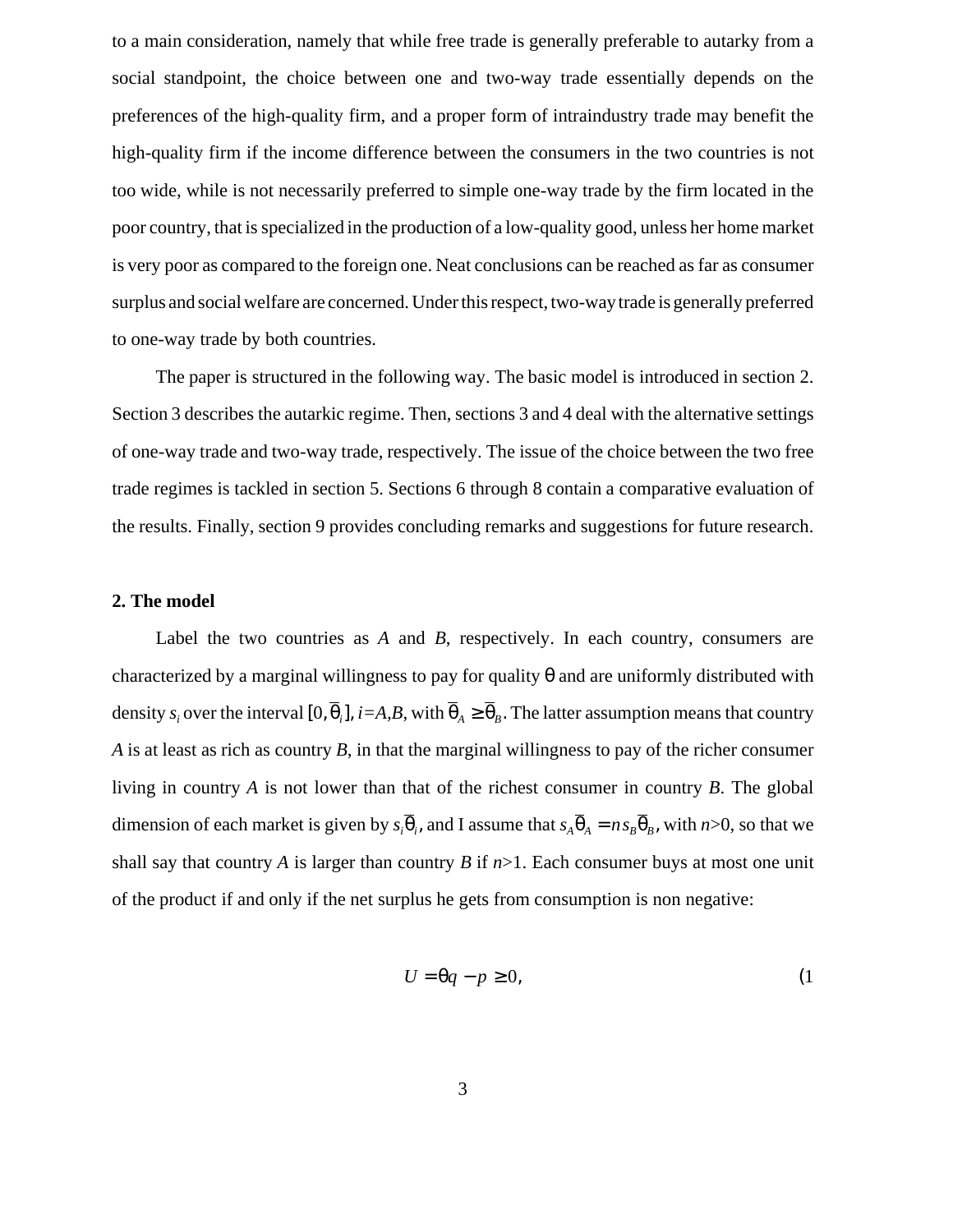low quality goods.<sup>1</sup> A dramatic change in the pattern of production and trade may be observed if technical progress is faster in the South than in the North. More recently, Motta (1992) has analysed a duopolistic model of trade in vertically differentiated goods between two countries which differ in size, showing that under certain conditions the small country may loose from trade liberalization. Here I want to focus on the interplay between preferences and income on one side and vertical differentiation on the other side as determinants of intraindustry trade between two countries characterized by different income distributions as well as consumer densities, extending the analysis carried out in Lambertini and Rossini (1994). The model I adopt shares many features with the one in Motta, Thisse and Cabrales (1995), though they address a completely different question, namely, whether a country that, under autarky, produces a good whose quality is lower than that of the good produced in the other country, can catch up after trade liberalization. They show that, when trade opens, two possible equilibria may arise. In the first, the high-quality firm maintains its leadership, while in the second, leapfrogging is observed. The latter event is possible only if the initial quality gap is not excessively large. These results hold for both integrated and segmented markets.

I shall assume that the product variety offered by each firm is first determined under autarky. When trade opens, provided that quality cannot be changed due to a sunk cost, firms adjust their respective prices in order to compete in the international market. I adopt the hypothesis that markets are integrated, i.e., firms cannot price-discriminate by charging different prices in the two countries. This may be due to the possibility of arbitrage by consumers or to the existence of legal constraints. The two alternative cases of one-way and two-way trade are described. These settings are first assumed *a priori*; then, the conditions leading to the arising of one kind of trade or the other are assessed. The results obtained throughout the paper point

**<sup>1.</sup>** This is also confirmed by the empirical literature available, according to which poor countries usually specialize in the production of low-quality goods. See, *inter alia*, Tharakan (1984); Tharakan, Kerstens and Glejser (1994).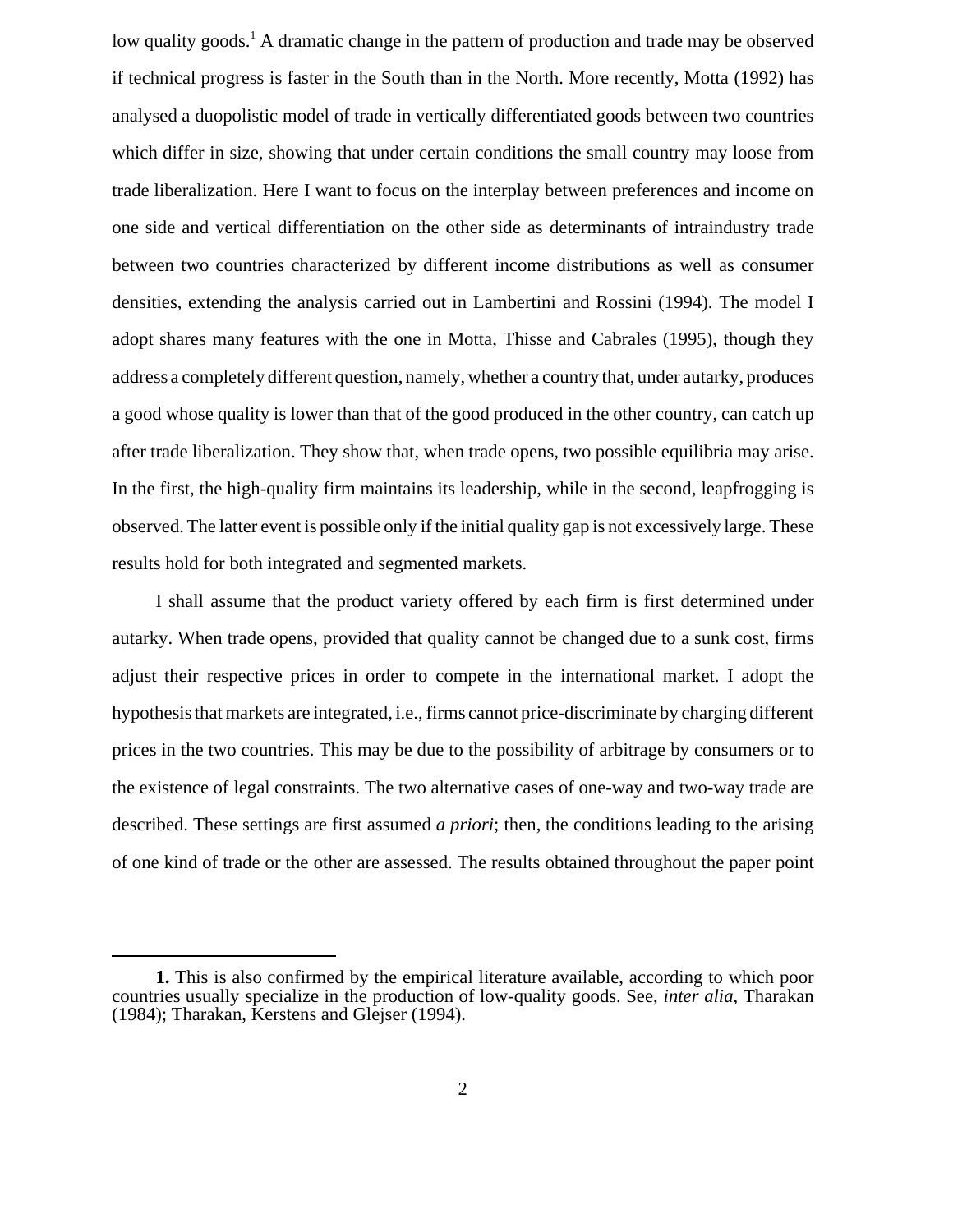## **1. Introduction**

The role of product differentiation and different consumer preferences across countries have been first advocated as two major factors explaining intraindustry trade between developed countries by Linder (1961). He argued that the priciples governing trade in manufactured goods differ from those at the basis of trade in primary goods. While accepting the idea that trade in basic goods is determined by factor endowments, he put into question the notion that factor endowments are the main determinants of trade in manufactured items. Linder highlighted instead the role of demand, stressing that usually a large intraindustry trade occurs between developed countries which have comparable factor endowments or relatively easy access to endowments available in third countries, that according to the Heckscher-Ohlin theory we might not expect to observe. Then, a cause of trade other than factor endowment must be identified.

According to Linder, a manufactured good is produced by an entrepreneur in response to a perceived demand, which can be determined by the interaction of preferences and income. The role of preferences in explaining intraindustry trade has been largely investigated in several contributions resorting to the Chamberlinian approach (Krugman, 1979; Helpman, 1981; Markusen, 1981, to mention only a few). Lancaster (1979, 1980) has introduced this issue in the context of the address approach. The role of income as a determinant of trade flows has been emphasized by Hunter and Markusen (1987). In a different context, Shaked and Sutton (1984) have described the effect of free trade on the extent of vertical differentiation and the equilibrium number of firms able to gain positive profits after the liberalization of trade.

The issue of North-South trade in vertically differentiated products has been focused upon by Flam and Helpman (1987). They propose a model where two countries are endowed with production technologies characterized by different levels of efficiency. The authors show that the advanced country produces the top quality goods while the other supplies and exports the